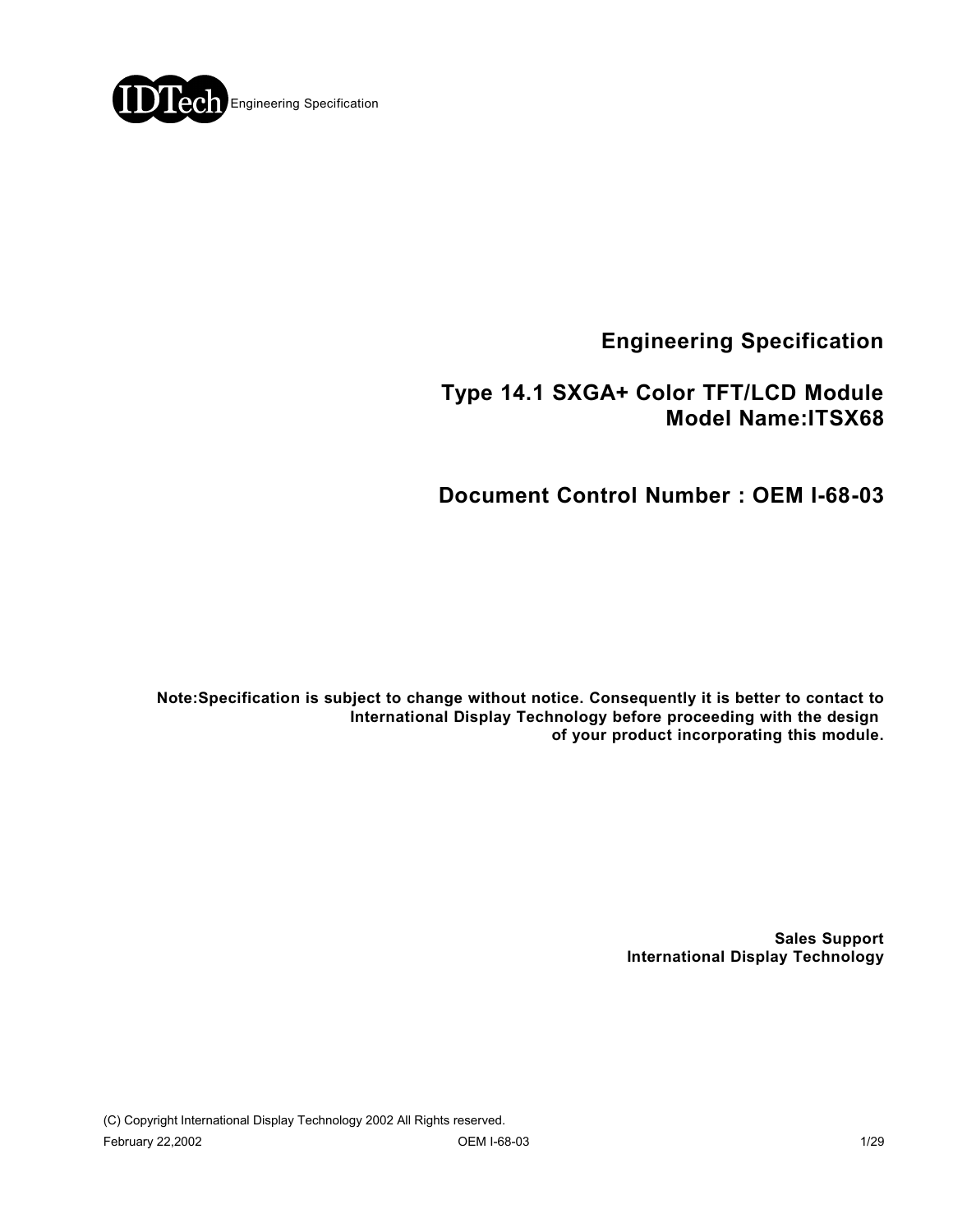

## **i Contents**

- i Contents
- ii Record of Revision
- **1.0 Handling Precautions**
- **2.0 General Description**
- 2.1 Characteristics
- 2.2 Functional Block Diagram
- **3.0 Absolute Maximum Ratings**
- **4.0 Optical Characteristics**
- **5.0 Signal Interface**
- 5.1 Connectors
- 5.2 Interface Signal Connector
- 5.3 Interface Signal Description
- 5.4 Interface Signal Electrical Characteristics
- 5.4.1 Signal Electrical Characteristics for LVDS Receiver
- 5.4.2 LVDS Receiver Internal Circuit
- 5.5 Signal for Lamp connector
- **6.0 Pixel format image**
- **7.0 Parameter guide line for CFL Inverter**
- **8.0 Interface Timings**
- 8.1 Timing Characteristics
- 8.2 Timing Definition
- **9.0 Power Consumption**
- **10.0 Power ON/OFF Sequence**
- **11.0 Mechanical Characteristics**
- **12.0 National Test Lab Requirement**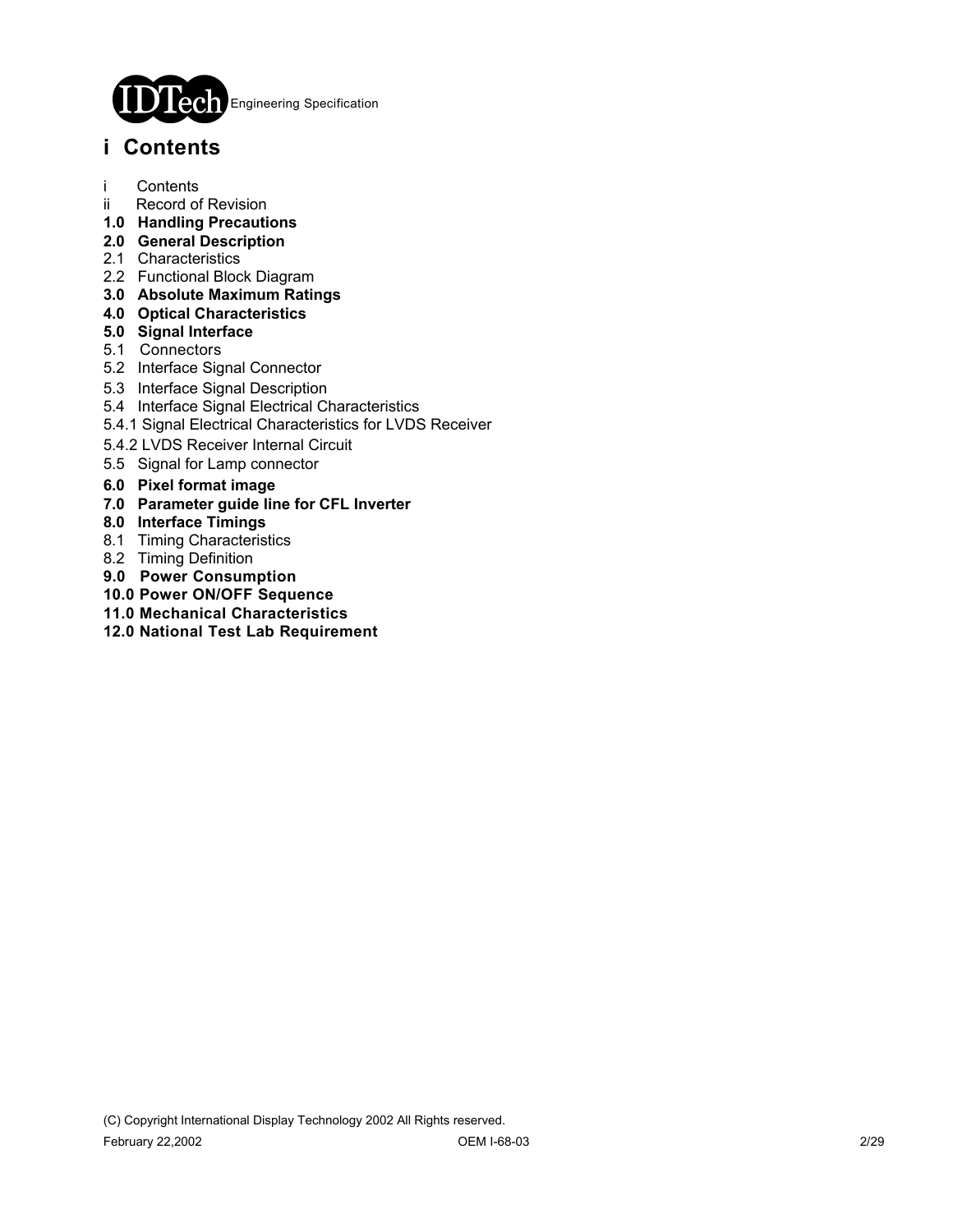

# **ii Record of Revision**

| Date             | Document<br>Revision | Page                                                               | Summary                                                                                                                                                                                                                                                                                                                                                                                                                                                                                                                                    |  |  |
|------------------|----------------------|--------------------------------------------------------------------|--------------------------------------------------------------------------------------------------------------------------------------------------------------------------------------------------------------------------------------------------------------------------------------------------------------------------------------------------------------------------------------------------------------------------------------------------------------------------------------------------------------------------------------------|--|--|
| May 23,2000      | OEM68-01             | All                                                                | First Edition for customer.<br>Based on Internal Spec. as of April 11,2000.                                                                                                                                                                                                                                                                                                                                                                                                                                                                |  |  |
| August 10,2000   | OEM68-02             | 6<br>8<br>11<br>12,13<br>14<br>19<br>20<br>21<br>22<br>23,24<br>25 | Based on Mechanical Drawing as of May 10,2000.<br>Based on Internal Specification EC F79140 as of July<br>11,2000.<br>To update Weight, Power Consumption and Typical Power<br>Consumption.<br>To update Logic/LCD Drive Voltage.<br>To update Interface Signal Connector.<br>To update Interface Signal Description.<br>To update LVDS Macro AC characteristics.<br>To update Timing Characteristics.<br>To update Timing Definition.<br>To update Power Consumption.<br>To update Power ON/OFF Sequence.<br>To update Reference Drawing. |  |  |
| November 1,2000  | OEM68-03             | 4<br>8<br>9<br>14, 15, 16,<br>17,18<br>21<br>23<br>27,28           | To update National Test Lab Requirement.<br>Based on Internal Specification EC F79141 as of October<br>16,2000.<br>To update Handling Precautions.<br>To update Logic/LCD Drive Voltage for Absolute Maximum<br>Ratings.<br>To update Color Chromaticity.<br>To update Interface Signal Electrical Characteristics.<br>To update Parameter guide line for CFL Inverter.<br>To update Timing Characteristics.<br>To update Reference Drawing.                                                                                               |  |  |
| February 22,2002 | OEM I-68-03          | 1,5,6,7                                                            | Updated by establishment of the New Company as<br>"International Display Technology".<br>To avoid using "inch" indicaiton.                                                                                                                                                                                                                                                                                                                                                                                                                 |  |  |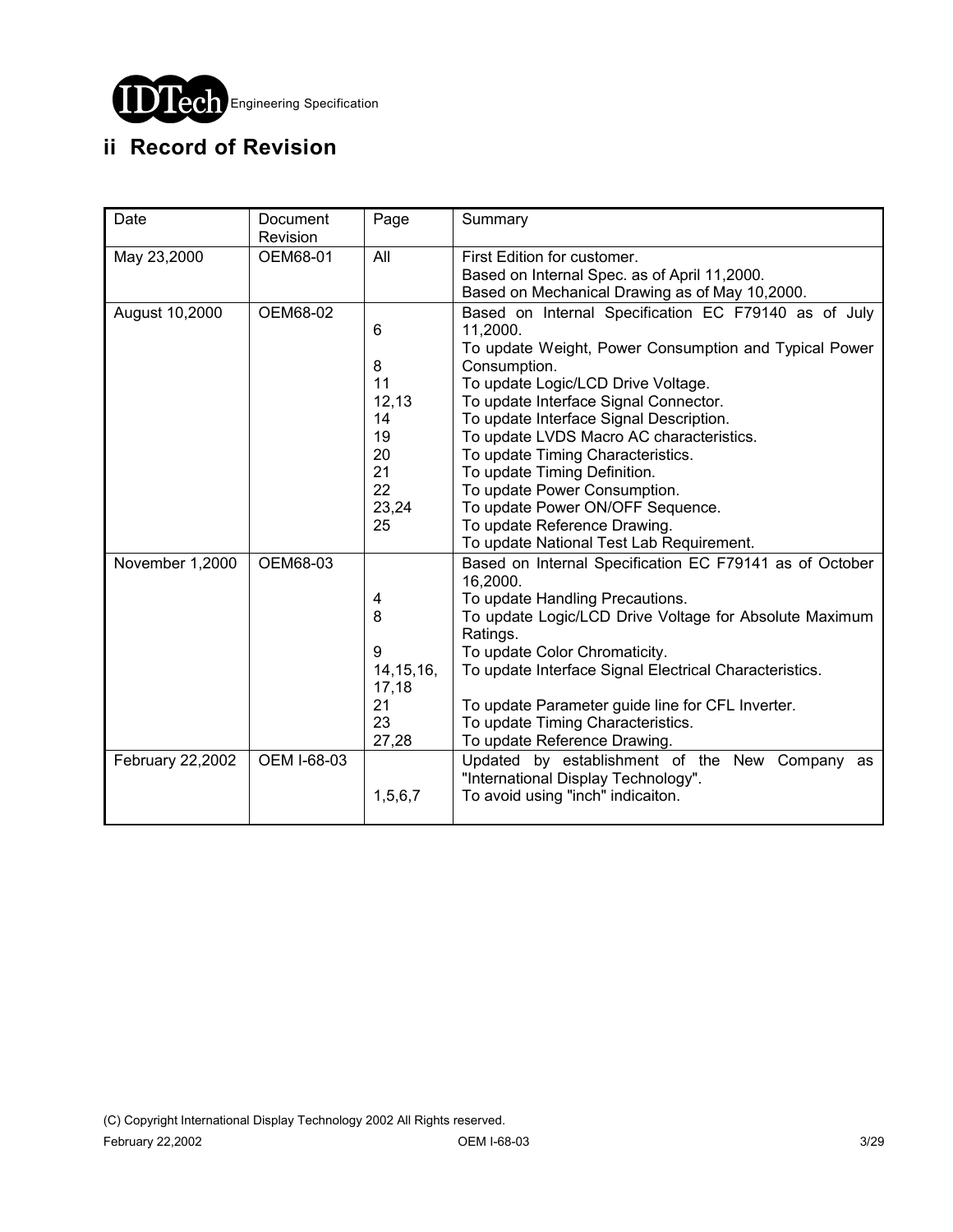

## **1.0 Handling Precautions**

- 1) Since front polarizer is easily damaged, pay attention not to scratch it.
- 2) Be sure to turn off power supply when inserting or disconnecting from input connector.
- 3) Wipe off water drop immediately. Long contact with water may cause discoloration or spots.
- 4) When the panel surface is soiled, wipe it with absorbent cotton or other soft cloth.
- 5) Since the panel is made of glass, it may break or crack if dropped or bumped on hard surface.
- 6) Since CMOS LSI is used in this module, take care of static electricity and insure human earth when handling.
- 7) Do not open nor modify the Module Assembly.
- 8) Do not press the reflector sheet at the back of the module to any directions.
- 9) In case if a Module has to be put back into the packing container slot after once it was taken out from the container, do not press the center of the CFL Reflector edge. Instead, press at the far ends of the CFL Reflector edge softly. Otherwise the TFT Module may be damaged.
- 10) At the insertion or removal of the Signal Interface Connector, be sure not to rotate nor tilt the Interface Connector of the TFT Module.
- 11) After installation of the TFT Module into an enclosure ( Notebook PC Bezel, for example), do not twist nor bent the TFT Module even momentary. At designing the enclosure, it should be taken into consideration that no bending/twisting forces are applied to the TFT Module from outside. Otherwise the TFT Module may be damaged.
- 12) The fluorescent lamp in the liquid crystal display (LCD) contains mercury. Do not put it in trash that is disposed of in landfills. Dispose of it as required by local ordinances or regualtions.
- 13) Small amount of materials having no flammability grade is used in the LCD module. The LCD module should be supplied by power complied with requirements of Limited Power Source (2.11, IEC60950 or UL1950), or be applied exemption conditions of flammability requirements (4.4.3.3, IEC60950 or UL1950) in an end product.
- 14) The LCD module is designed so that the CFL in it is supplied by Limited Current Circuit (2.4, IEC60950 or UL1950). Do not connect the CFL in Hazardous Voltage Circuit.
- 15) Gently wipe the covers and the screen with a soft cloth.
- 16) Remove finger marks and grease with a damp cloth and mild detergent; do not use solvents or abrasives.
- 17) Never apply detergent or other liquid directly to the screen. Dampen the cloth and then wipe.
	- The information contained herein is presented only as a guide for the applications of our products. No responsibility is assumed by International Display Technology for any infringements of patents or other right of the third partied which may result from its use. No license is granted by implication or otherwise under any patent or patent rights of International Display Technology or others. .
	- The information contained herein may be changed without prior notice. It is therefore advisable to contact International Display Technology before proceeding with the design of equipment incorporationg this product. .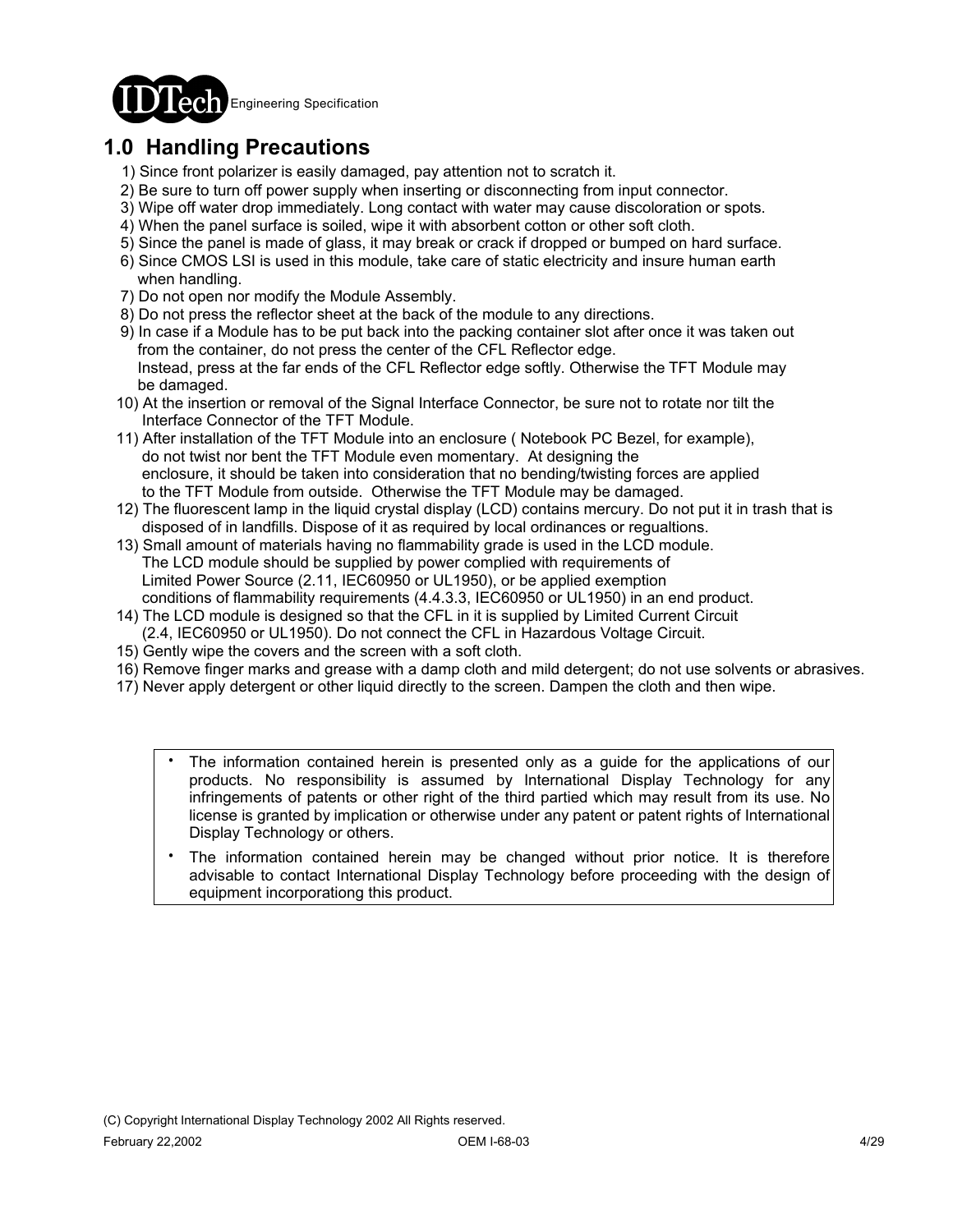

## **2.0 General Description**

This specification applies to the Type 14.1 Color TFT/LCD Module 'ITSX68'.

This module is designed for a display unit of notebook style personal computer.

The screen format and electrical interface are intended to support the SXGA+(1400(H) x 1050(V)) screen. Support color is native 262K colors(RGB 6-bit data driver).

All input signals are LVDS(Low Voltage Differential Signaling) interface compatible.

This module does not contain an inverter card for backlight.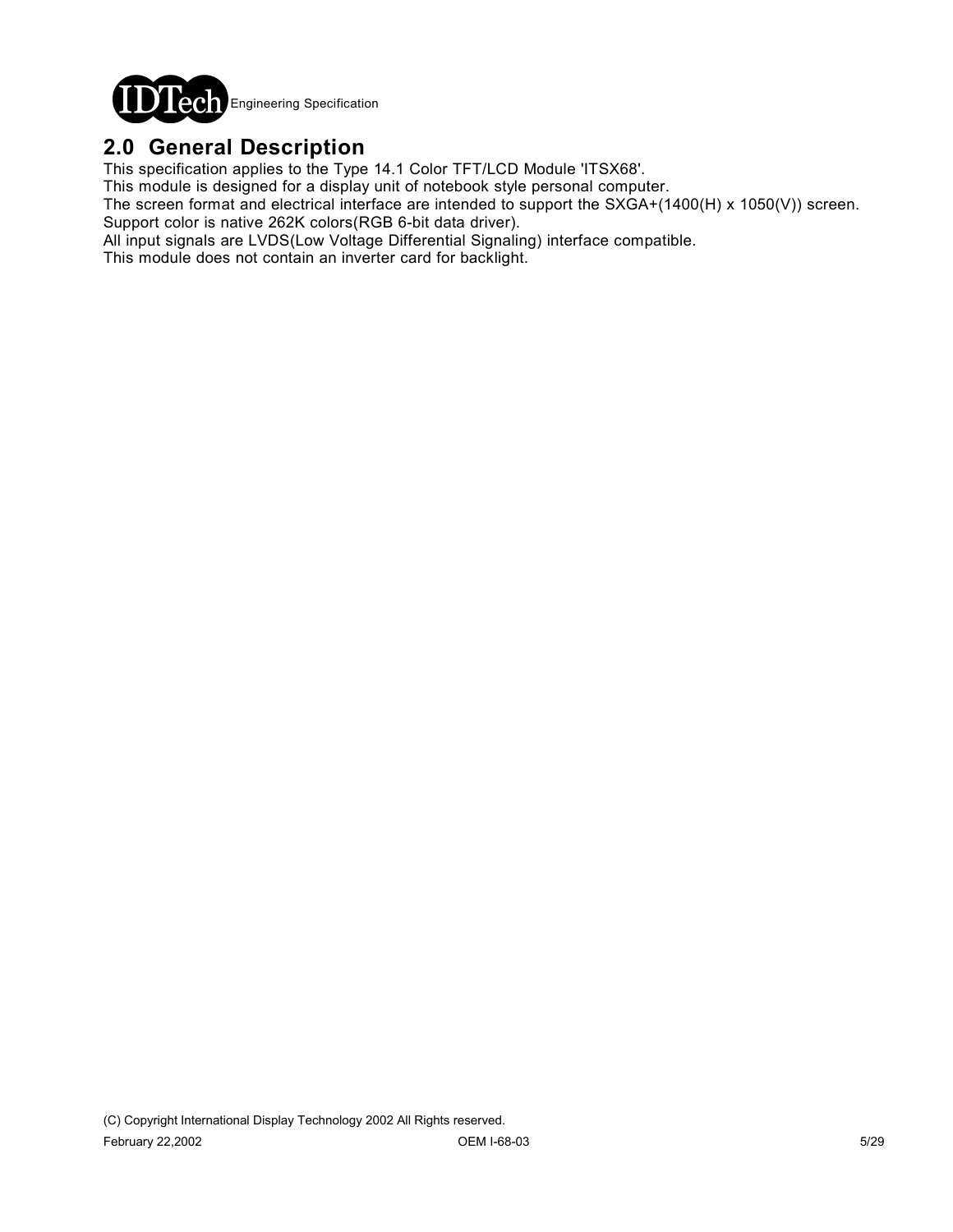

### **2.1 Characteristics**

The following items are characteristics summary on the table under 25 degree C condition:

| <b>CHARACTERISTICS ITEMS</b>                                                                                                    | <b>SPECIFICATIONS</b>                                                                |  |  |  |
|---------------------------------------------------------------------------------------------------------------------------------|--------------------------------------------------------------------------------------|--|--|--|
| Screen Diagonal [mm]                                                                                                            | 357                                                                                  |  |  |  |
| Pixels H x V                                                                                                                    | 1400(x3) x 1050                                                                      |  |  |  |
| Active Area [mm]                                                                                                                | 285.6(H) x 214.2(V)                                                                  |  |  |  |
| Pixel Pitch [mm]                                                                                                                | 0.0680(per one triad) x 0.2040                                                       |  |  |  |
| Pixel Arrangement                                                                                                               | R, G, B Vertical Stripe                                                              |  |  |  |
| Weight [grams]                                                                                                                  | 498Typ. 530MAX.                                                                      |  |  |  |
| Physical Size [mm]                                                                                                              | 299.0(W) x 226.5(H) x 5.8(D) typ.                                                    |  |  |  |
| Display Mode                                                                                                                    | Normally White                                                                       |  |  |  |
| <b>Support Color</b>                                                                                                            | Native 262K colors (RGB 6-bit data driver)                                           |  |  |  |
| White Luminance [cd/m <sup>2</sup> ]<br>Design Point 1:(ICFL=3.5mA)<br>Design Point 2:(ICFL=6.5mA)                              | 90 Typ(center) 85 Typ(5 points average)<br>150 Typ(center) 140 Typ(5 points average) |  |  |  |
| <b>Contrast Ratio</b>                                                                                                           | $200:1$ Typ.                                                                         |  |  |  |
| Optical Rise Time/Fall Time [msec]                                                                                              | 30Typ., 50 MAX.                                                                      |  |  |  |
| Nominal Input Voltage VDD [Volt]                                                                                                | $+3.3$ Typ.                                                                          |  |  |  |
| Power Consumption [Watt](VDD Line)                                                                                              | 1.8 Typ., 3.1 MAX.                                                                   |  |  |  |
| Lamp Power Consumption [Watt]<br>(VCFL Line)<br>Design Point 1:(ICFL=3.5mA)<br>Design Point 2:(ICFL=6.5mA)                      | 2.5Typ., (W/o inverter loss)<br>4.1Typ., (W/o inverter loss)                         |  |  |  |
| <b>Typical Power Consumption [Watt]</b><br>(VDD Line + VCFL Line)<br>Design Point 1:(ICFL=3.5mA)<br>Design Point 2:(ICFL=6.5mA) | 4.3Typ.5.6MAX, (W/o inverter loss)<br>5.9Typ.7.2MAX, (W/o inverter loss)             |  |  |  |
| <b>Electrical Interface</b>                                                                                                     | 8 pairs LVDS(Even/Odd R/G/B Data(6bit), 3sync signals, Clock)                        |  |  |  |
| Temperature Range [degree C]<br>Operating<br>Storage (Shipping)                                                                 | $0$ to $+50$<br>$-20$ to $+60$                                                       |  |  |  |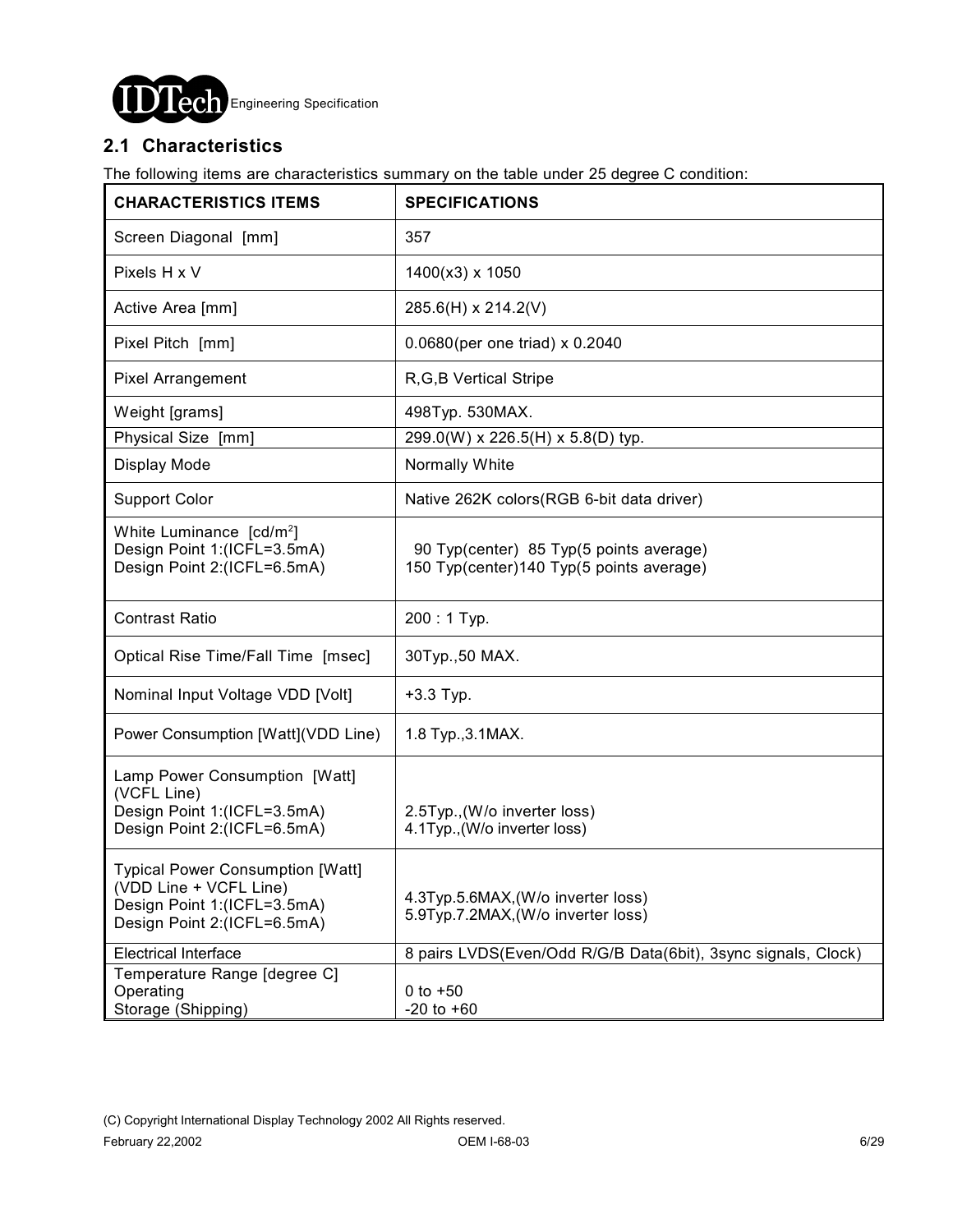

### **2.2 Functional Block Diagram**

The following diagram shows the functional block of this Type 14.1 Color TFT/LCD Module. The first LVDS port transmits even pixels while the second LVDS port transmits odd pixels.

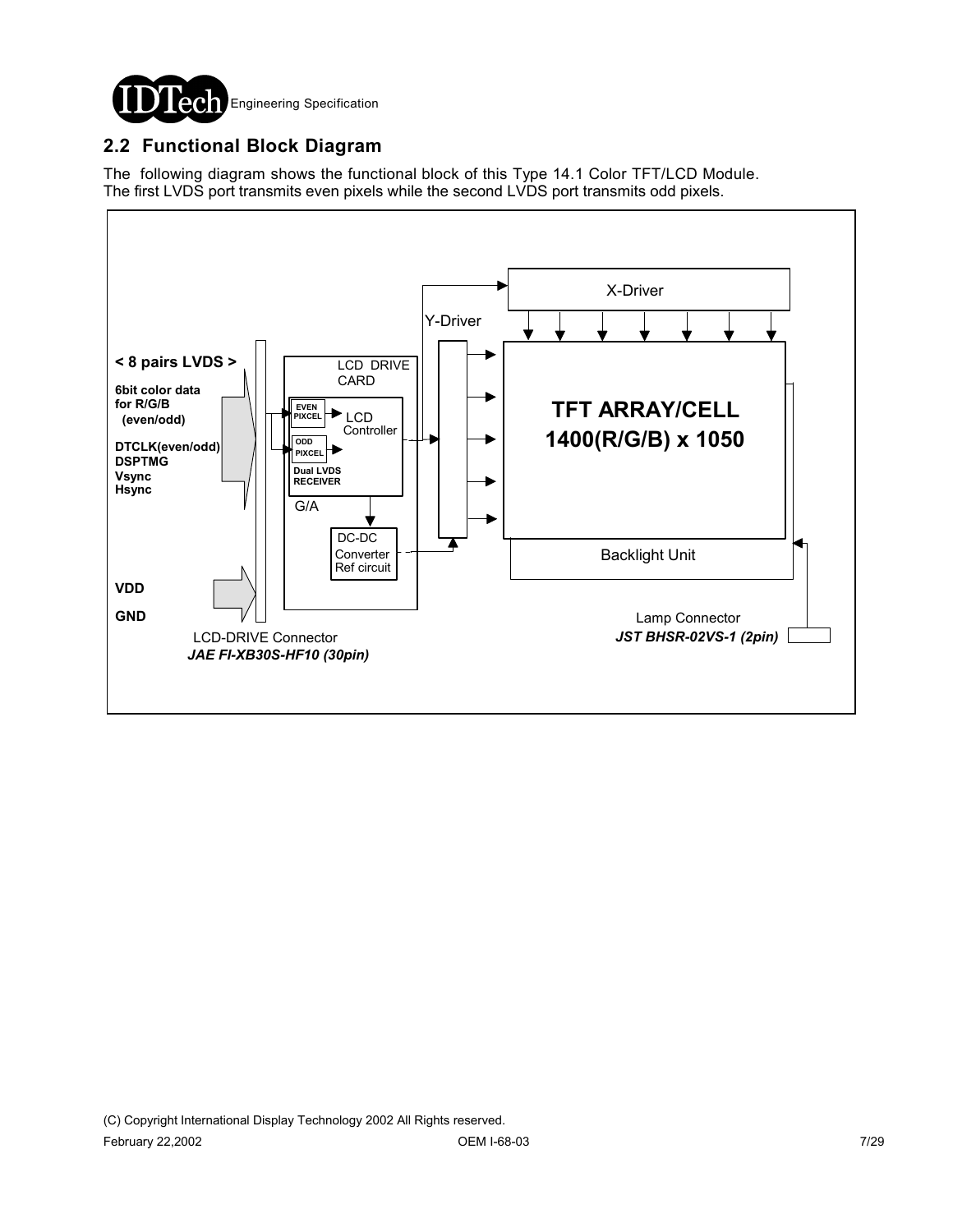

# **3.0 Absolute Maximum Ratings**

Absolute maximum ratings of the module is as follows :

| <b>Item</b>                        | Symbol       | Min                      | Max           | <b>Unit</b> | <b>Conditions</b> |
|------------------------------------|--------------|--------------------------|---------------|-------------|-------------------|
| Logic/LCD Drive Voltage            | <b>VDD</b>   | $-0.3$                   | $+4.0$        | v           |                   |
| Input Signal Voltage               | VIN          | $-0.3$                   | $VDD+0.3$     | $\vee$      |                   |
| <b>CFL Ignition Voltage</b>        | Vs           | $\overline{\phantom{a}}$ | $+1,600$      | Vrms        | Note 2            |
| <b>CFL Current</b>                 | <b>ICFL</b>  | $\overline{\phantom{a}}$ | 7             | mAms        |                   |
| <b>CFL Peak Inrush Current</b>     | <b>ICFLP</b> | $\overline{\phantom{a}}$ | 20            | mA          |                   |
| <b>Operating Temperature</b>       | <b>TOP</b>   | 0                        | $+50$         | deg.C       | Note 1            |
| <b>Operating Relative Humidity</b> | <b>HOP</b>   | 8                        | 95            | %RH         | Note 1            |
| Storage Temperature                | TST          | $-20$                    | $+60$         | deg.C       | Note 1            |
| <b>Storage Relative Humidity</b>   | <b>HST</b>   | 5                        | 95            | %RH         | Note 1            |
| Vibration                          |              |                          | 1.5<br>10-200 | G<br>Hz     |                   |
| Shock                              |              |                          | 50<br>18      | G<br>ms     | Rectangle wave    |

**Note 1 : Maximum Wet-Bulb should be 39 degree C and No condensation**.

**Note 2 : Duration : 50msec Max. Ta=0 degree C**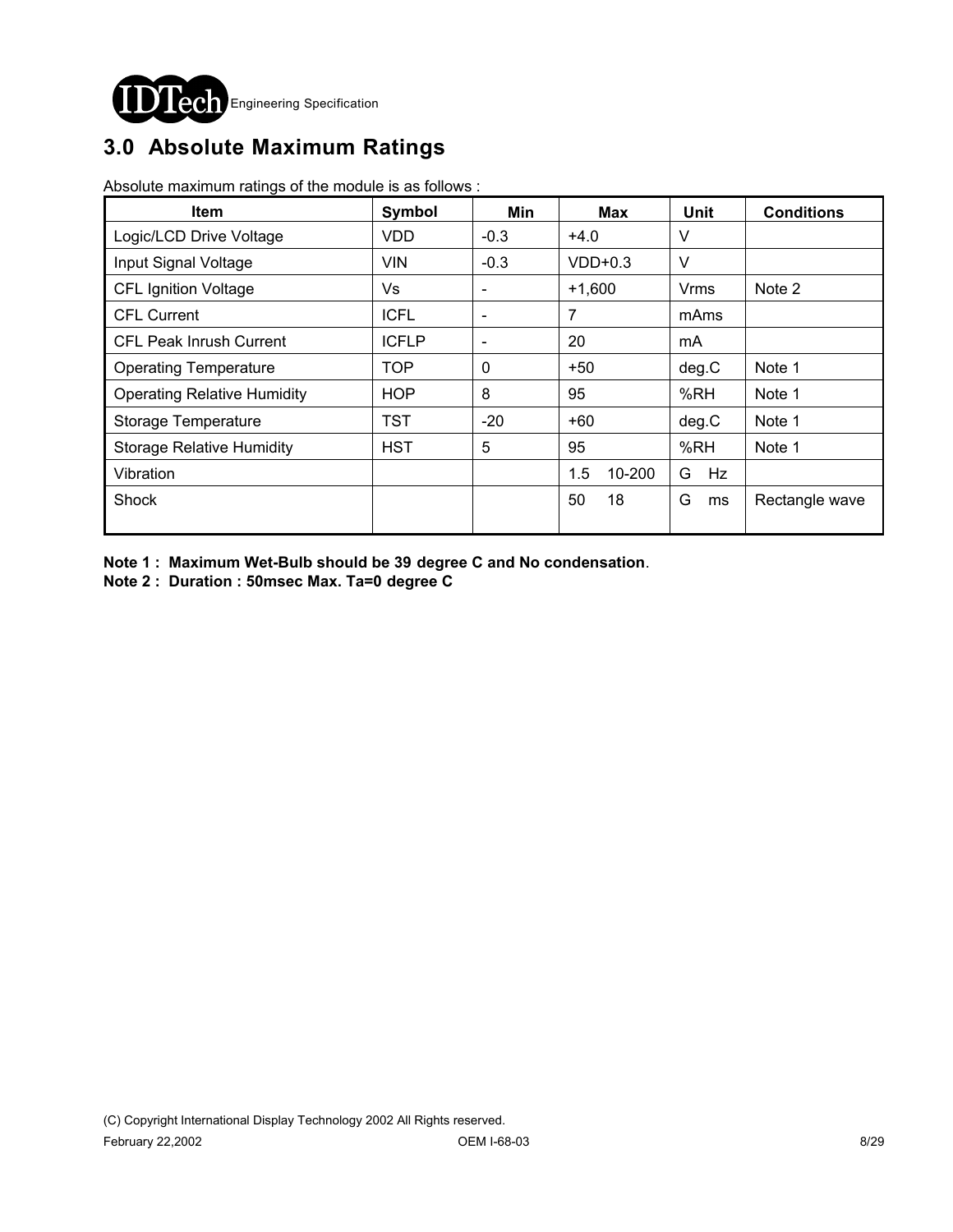

## **4.0 Optical Characteristics**

The optical characteristics are measured under stable conditions as follows under 25 degree C condition:

| Item                                                | Conditions                                     | Specification                                       |                              |  |
|-----------------------------------------------------|------------------------------------------------|-----------------------------------------------------|------------------------------|--|
|                                                     |                                                | Typ.                                                | Note                         |  |
| <b>Viewing Angle</b><br>(Degrees)                   | Horizontal<br>(Right)<br>$K \geq 10$<br>(Left) | 40<br>40                                            |                              |  |
| K:Contrast Ratio                                    | Vertical<br>(Upper)<br>$K \geq 10$<br>(Lower)  | 15<br>30                                            |                              |  |
| Contrast ratio                                      |                                                | 200                                                 |                              |  |
| Response Time                                       | Rising                                         | 30                                                  | 50Max                        |  |
| (ms)                                                | Falling                                        | 30                                                  | 50Max                        |  |
| Color                                               | Red<br>$\mathsf{x}$                            | 0.569                                               |                              |  |
| Chromaticity                                        | Red<br>y                                       | 0.332                                               | $\overline{\phantom{0}}$     |  |
| (CIE)                                               | Green<br>$\pmb{\times}$                        | 0.312                                               |                              |  |
|                                                     | Green<br>y                                     | 0.544                                               | $\qquad \qquad \blacksquare$ |  |
|                                                     | <b>Blue</b><br>$\mathsf{x}$                    | 0.149                                               | $\qquad \qquad \blacksquare$ |  |
|                                                     | <b>Blue</b><br>y                               | 0.132                                               |                              |  |
|                                                     | White<br>X                                     | 0.313                                               | $\overline{\phantom{0}}$     |  |
|                                                     | White<br>У                                     | 0.329                                               |                              |  |
| White Luminance (cd/m <sup>2</sup> )<br>ICFL 6.5 mA |                                                | 150Typ.<br>Center<br>140Typ.<br>5 points<br>average |                              |  |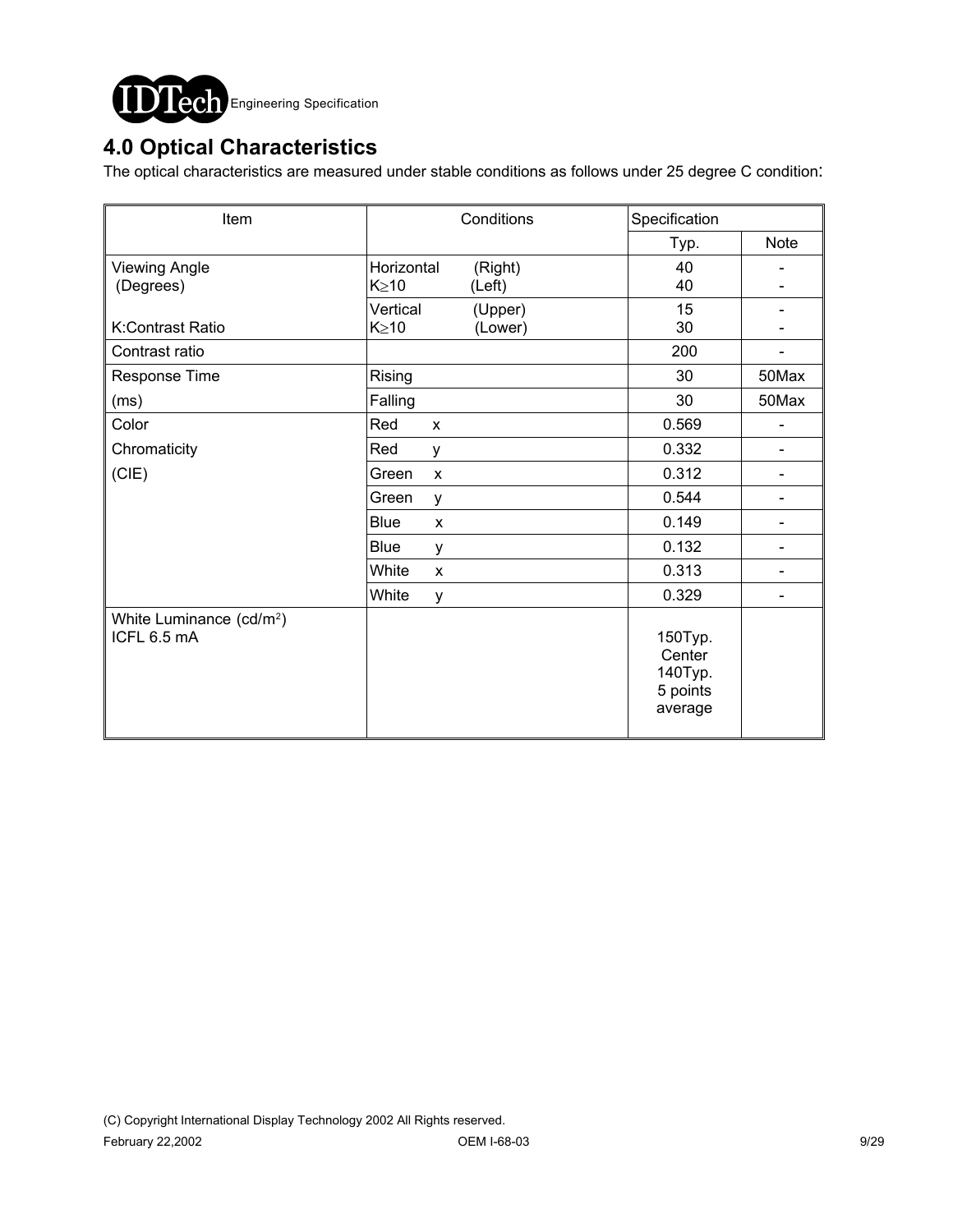

# **5.0 Signal Interface**

### **5.1 Connectors**

Physical interface is described as for the connector on module.

These connectors are capable of accommodating the following signals and will be following components.

| Connector Name / Designation         | For Signal Connector                                                   |
|--------------------------------------|------------------------------------------------------------------------|
| Manufacturer                         | JAE.                                                                   |
| Type / Part Number                   | FI-XB30S-HF10                                                          |
| <b>Mating Receptacle Manufacture</b> | JAE.                                                                   |
| Mating Receptacle/Part Number        | FI-X30M (for FPC type connector)<br>FI-X30H (for Cable type connector) |

| Connector Name / Designation | For Lamp Connector |
|------------------------------|--------------------|
| Manufacturer                 | JST                |
| Type / Part Number           | <b>BHSR-02VS-1</b> |
| Mating Type / Part Number    | SM02B-BHSS-1       |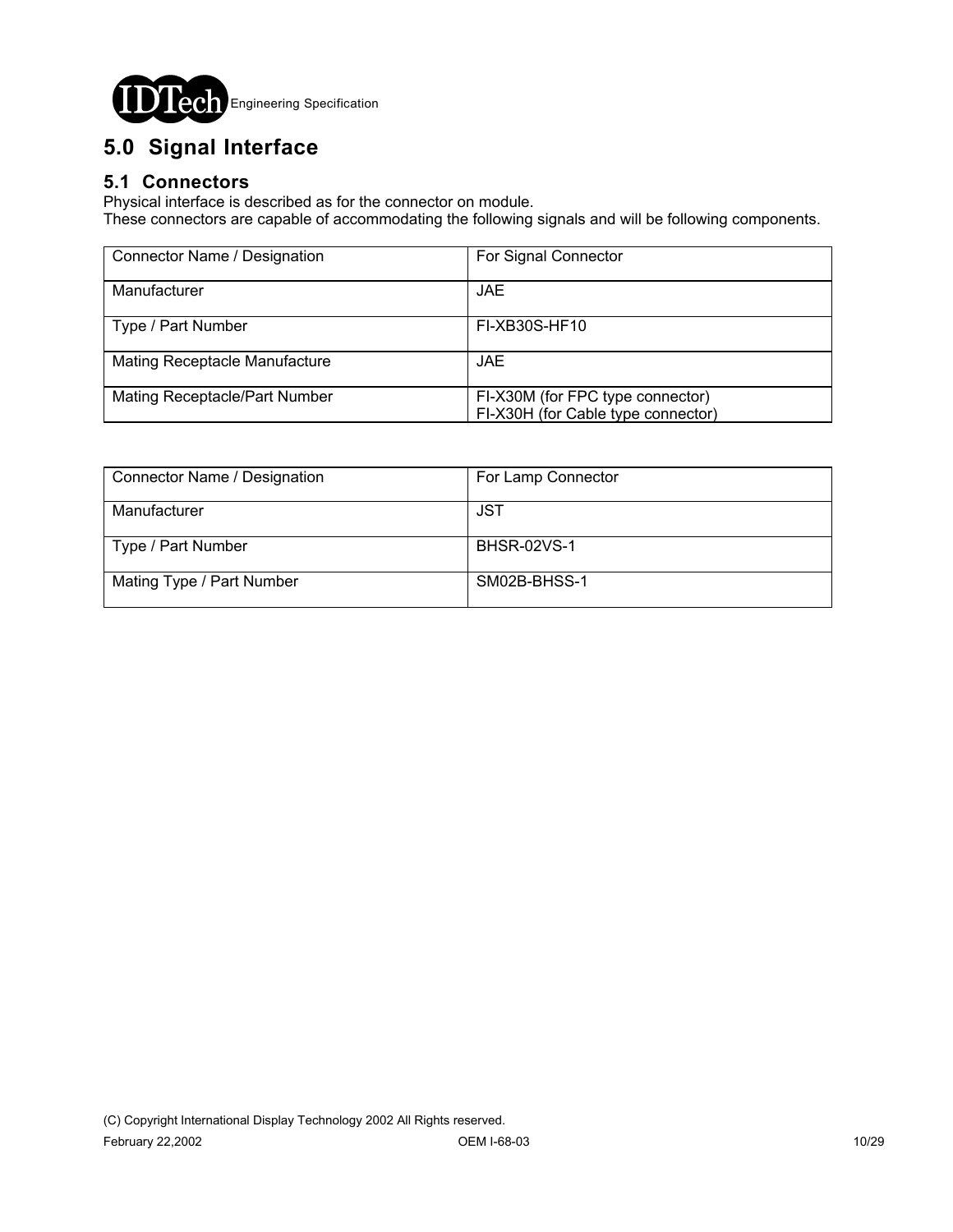

### **5.2 Interface Signal Connector**

| Pin $#$         | Signal Name        | Pin# | Signal Name |
|-----------------|--------------------|------|-------------|
| 1               | FG (GND)           | 17   | <b>GND</b>  |
| $\overline{2}$  | <b>GND</b>         | 18   | ReCLKIN-    |
| 3               | <b>VDD</b>         | 19   | ReCLKIN+    |
| 4               | <b>VDD</b>         | 20   | <b>GND</b>  |
| 5               | Reserved           | 21   | RoIN0-      |
| $6\phantom{1}6$ | Reserved           | 22   | RoIN0+      |
| $\overline{7}$  | Reserved           | 23   | <b>GND</b>  |
| 8               | Reserved           | 24   | RoIN1-      |
| 9               | ReIN0-             | 25   | RoIN1+      |
| 10              | ReIN0+             | 26   | <b>GND</b>  |
| 11              | <b>GND</b>         | 27   | RoIN2-      |
| 12              | ReIN1-             | 28   | RoIN2+      |
| 13              | ReIN1+             | 29   | <b>GND</b>  |
| 14              | <b>GND</b>         | 30   | RoCLKIN-    |
| 15              | ReIN2-             | 31   | RoCLKIN+    |
| 16              | ReIN <sub>2+</sub> | 32   | FG (GND)    |

#### **Note:**

'Reserved' pins are not allowed to connect any other line.

 Voltage levels of all input signals are LVDS compatible (except VDD). Refer to "Signal Electrical Characteristics for LVDS(\*)", for voltage levels of all input signals.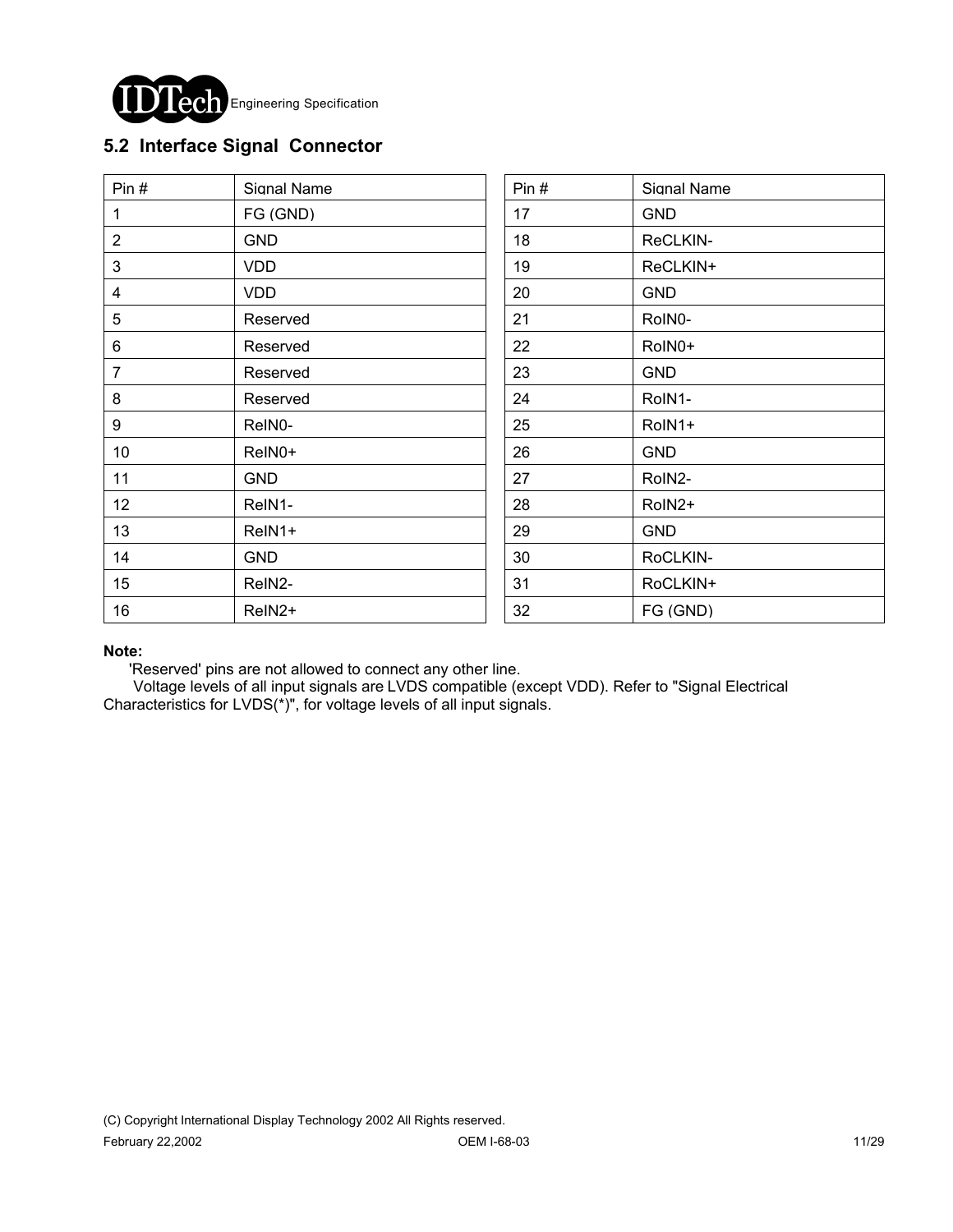

### **5.3 Interface Signal Description**

The module uses a pair of LVDS receiver SN75LVDS86(Texas Instruments) compatible. LVDS is a differential signal technology for LCD interface and high speed data transfer device. Transmitter shall be SN75LVDS84/85 or compatible.

| PIN<br>#                | <b>SIGNAL</b> | Description                                                              |
|-------------------------|---------------|--------------------------------------------------------------------------|
|                         | <b>NAME</b>   |                                                                          |
| 1                       | FG            | Frame Ground                                                             |
| $\overline{2}$          | <b>GND</b>    | Ground                                                                   |
| 3                       | <b>VDD</b>    | +3.3V Power Supply                                                       |
| $\overline{\mathbf{4}}$ | <b>VDD</b>    | +3.3V Power Supply                                                       |
| $\overline{5}$          | Reserved      | Reserved                                                                 |
| $\overline{6}$          | Reserved      | Reserved                                                                 |
| $\overline{7}$          | Reserved      | Reserved                                                                 |
| 8                       | Reserved      | Reserved                                                                 |
| $\overline{9}$          | ReIN0-        | Negative LVDS differential data input (Even R0-R5, G0)                   |
| 10                      | ReIN0+        | Positive LVDS differential data input (Even R0-R5, G0)                   |
| 11                      | <b>GND</b>    | Ground                                                                   |
| $\overline{12}$         | ReIN1-        | Negative LVDS differential data input (Even G1-G5, B0-B1)                |
| 13                      | ReIN1+        | Positive LVDS differential data input (Even G1-G5, B0-B1)                |
| 14                      | <b>GND</b>    | Ground                                                                   |
| 15                      | ReIN2-        | Negative LVDS differential data input (Even B2-B5, HSYNC, VSYNC, DSPTMG) |
| 16                      | ReIN2+        | Positive LVDS differential data input (Even B2-B5, HSYNC, VSYNC, DSPTMG) |
| $\overline{17}$         | <b>GND</b>    | Ground                                                                   |
| 18                      | ReCLKIN-      | Negative LVDS differential clock input (Even)                            |
| 19                      | ReCLKIN+      | Positive LVDS differential clock input (Even)                            |
| $\overline{20}$         | <b>GND</b>    | Ground                                                                   |
| 21                      | RoIN0-        | Negative LVDS differential data input (Odd R0-R5, G0)                    |
| $\overline{22}$         | RoIN0+        | Positive LVDS differential data input (Odd R0-R5, G0)                    |
| 23                      | <b>GND</b>    | Ground                                                                   |
| 24                      | RoIN1-        | Negative LVDS differential data input (Odd G1-G5, B0-B1)                 |
| 25                      | RoIN1+        | Positive LVDS differential data input (Odd G1-G5, B0-B1)                 |
| 26                      | <b>GND</b>    | Ground                                                                   |
| $\overline{27}$         | RoIN2-        | Negative LVDS differential data input (Odd B2-B5)                        |
| 28                      | RoIN2+        | Positive LVDS differential data input (Odd B2-B5)                        |
| 29                      | <b>GND</b>    | Ground                                                                   |
| 30                      | RoCLKIN-      | Negative LVDS differential clock input (Odd)                             |
| 31                      | RoCLKIN+      | Positive LVDS differential clock input (Odd)                             |
| 32                      | FG            | <b>Frame Ground</b>                                                      |

Note:

- ! Input signals of odd and even clock shall be the same timing.
- Even : First Pixel Data
- Odd: Second Pixel Data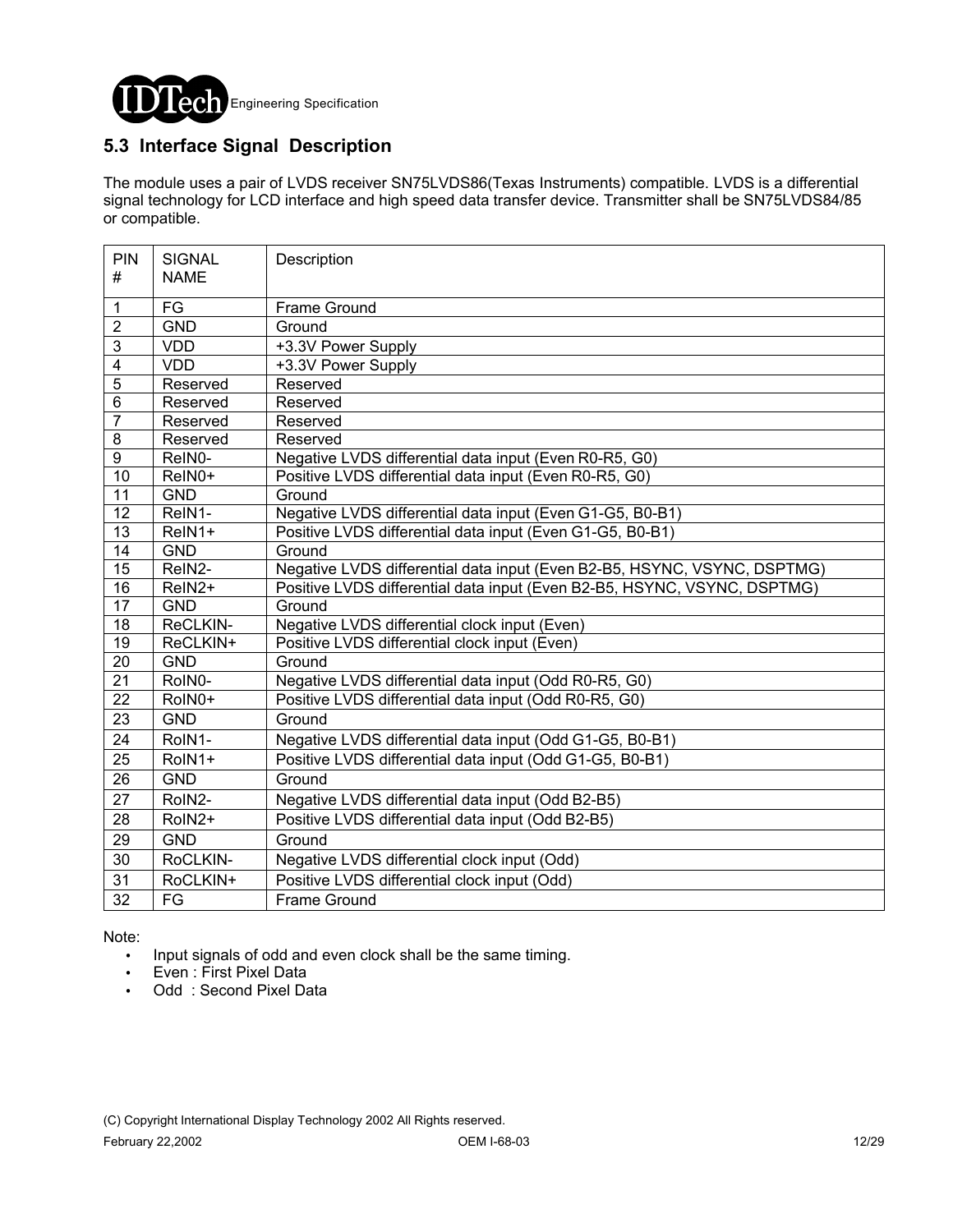

| SIGNAL NAME                                                                                                                                    | Description                                                                                                                                                                                                                          |
|------------------------------------------------------------------------------------------------------------------------------------------------|--------------------------------------------------------------------------------------------------------------------------------------------------------------------------------------------------------------------------------------|
| +RED 5 (ER5/OR5)<br>+RED 4 (ER4/OR4)<br>+RED 3 (ER3/OR3)<br>+RED 2 (ER2/OR2)<br>+RED 1 (ER1/OR1)<br>+RED 0 (ER0/OR0)<br>(EVEN/ODD)             | RED Data 5 (MSB)<br>RED Data 4<br>RED Data 3<br>RED Data 2<br>RED Data 1<br>RED Data 0 (LSB)                                                                                                                                         |
| +GREEN 5 (EG5/OG5)<br>+GREEN 4 (EG4/OG4)<br>+GREEN 3 (EG3/OG3)<br>+GREEN 2 (EG2/OG2)<br>+GREEN 1 (EG1/OG1)<br>+GREEN 0 (EG0/OG0)<br>(EVEN/ODD) | Red-pixel Data: Each red pixel's brightness data consists of these 6 bits pixel data.<br><b>GREEN Data 5 (MSB)</b><br><b>GREEN Data 4</b><br><b>GREEN Data 3</b><br><b>GREEN Data 2</b><br><b>GREEN Data 1</b><br>GREEN Data 0 (LSB) |
|                                                                                                                                                | Green-pixel Data: Each green pixel's brightness data consists of these 6 bits pixel<br>data.                                                                                                                                         |
| +BLUE 5 (EB5/OB5)<br>+BLUE 4 (EB4/OB4)<br>+BLUE 3 (EB3/OB3)<br>+BLUE 2 (EB2/OB2)<br>+BLUE 1 (EB1/OB1)<br>+BLUE 0 (EB0/OB0)<br>(EVEN/ODD)       | BLUE Data 5 (MSB)<br><b>BLUE Data 4</b><br><b>BLUE Data 3</b><br><b>BLUE Data 2</b><br><b>BLUE Data 1</b><br>BLUE Data 0 (LSB)                                                                                                       |
|                                                                                                                                                | Blue-pixel Data: Each blue pixel's brightness data consists of these 6 bits pixel<br>data.                                                                                                                                           |
| <b>DTCLK</b>                                                                                                                                   | Data Clock: The typical frequency is 54MHz.                                                                                                                                                                                          |
| (EVEN/ODD)                                                                                                                                     | The signal is used to strobe the pixel + data and the +DSPTMG                                                                                                                                                                        |
| +DSPTMG (DSP)                                                                                                                                  | When the signal is high, the pixel data shall be valid to be displayed.                                                                                                                                                              |
| VSYNC (V-S)                                                                                                                                    | Vertical Sync: This signal is synchronized with DTCLK.<br>Only active high signal is acceptable.                                                                                                                                     |
| HSYNC (H-S)                                                                                                                                    | Horizontal Sync: This signal is synchronized with DTCLK. Both active high/low<br>signals are acceptable.                                                                                                                             |
| <b>VDD</b>                                                                                                                                     | Power Supply                                                                                                                                                                                                                         |
| <b>GND</b>                                                                                                                                     | Ground                                                                                                                                                                                                                               |

Note: All output signals from any system shall be Hi-Z state when VDD is off.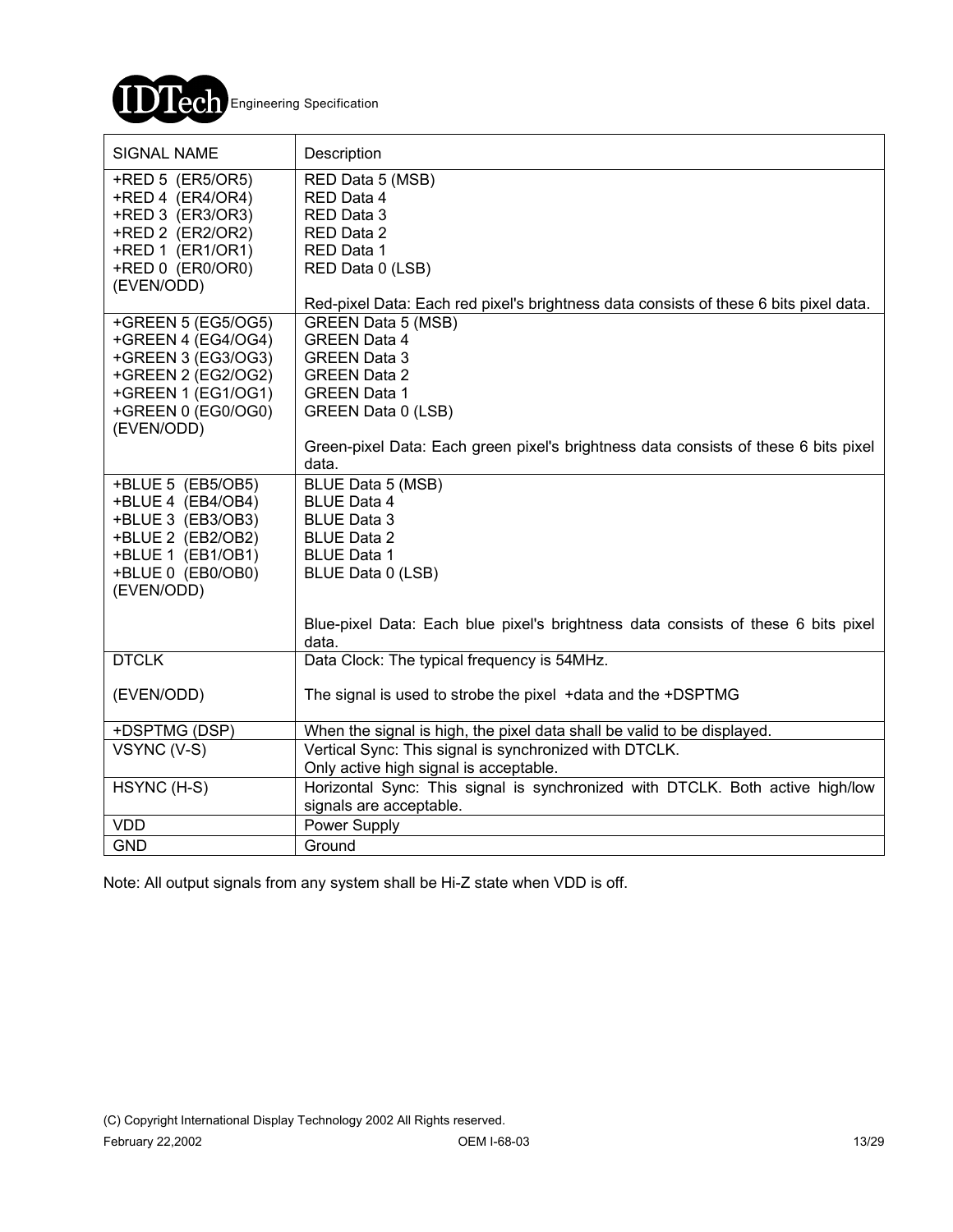

### **5.4 Interface Signal Electrical Characteristics**

#### **5.4.1 Signal Electrical Characteristics for LVDS Receiver**

| rapic .  Licculcar Oriaractoristics           |               |                     |            |                   |             |                   |
|-----------------------------------------------|---------------|---------------------|------------|-------------------|-------------|-------------------|
| <b>Parameter</b>                              | <b>Symbol</b> | Min                 | <b>Typ</b> | Max               | <b>Unit</b> | <b>Conditions</b> |
| Differential Input High Threshold             | Vth           |                     |            | $+100$            | mV          |                   |
| Differential Input Low Threshold              | Vtl           | $-100$              |            |                   | mV          |                   |
| Magnitude<br>Differential<br>Input<br>Voltage | <b>IVidl</b>  | 100                 |            | 600               | mV          |                   |
| Common Mode Voltage                           | Vcm           | 0.825<br>$+ Vid /2$ |            | 2.4<br>$- Vid /2$ |             |                   |
| Common Mode Voltage Offset                    | $\Delta$ Vcm  | -50                 |            | $+50$             | mV          |                   |

Table . Electrical Characteristics

#### **Note:**

! Input signals shall be low or Hi-Z state when VDD is off.

#### Figure . Voltage Definitions

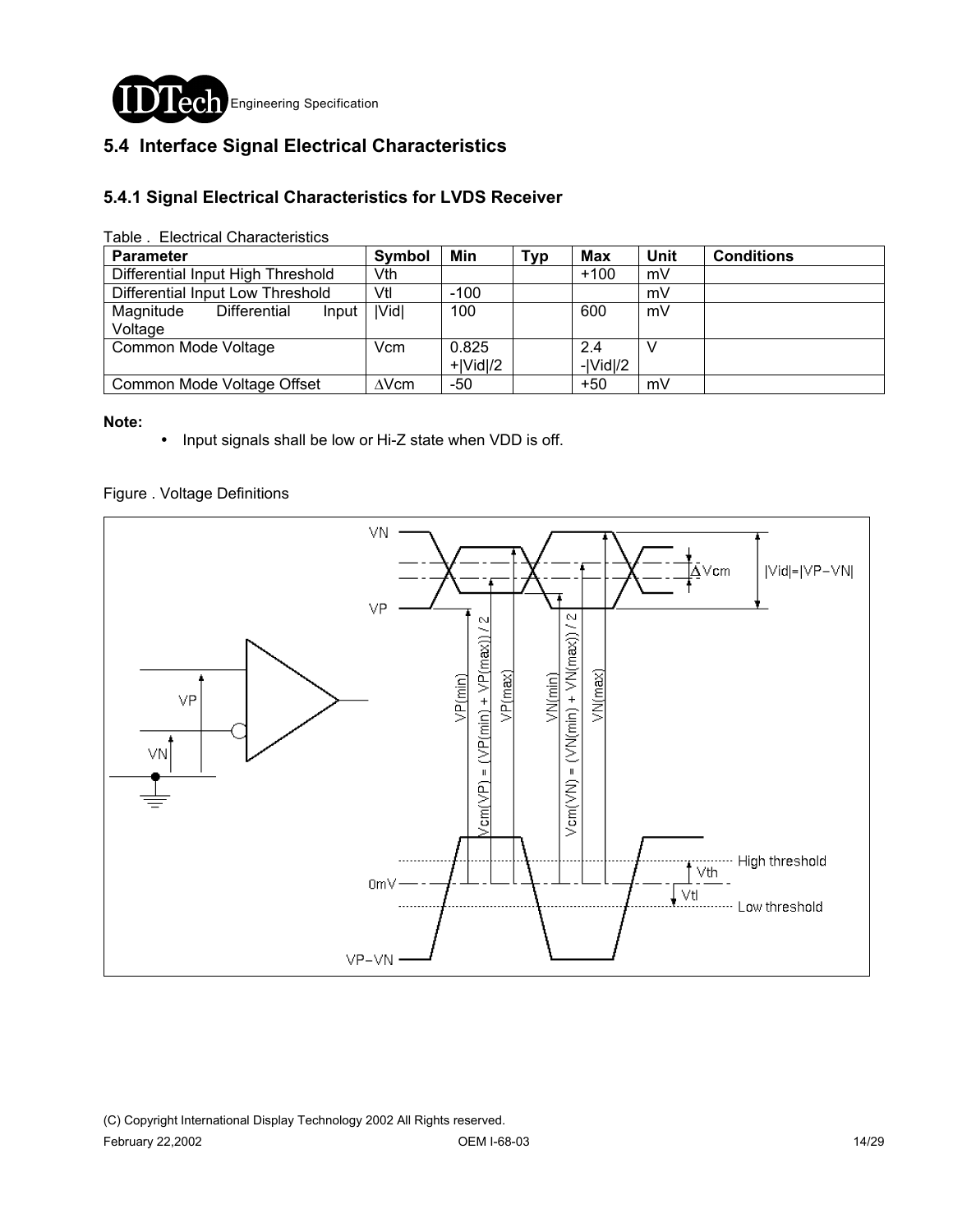

Table . Switching Characteristics

| <b>Parameter</b>            | Symbol | Min  | Typ  | Max  | Unit       | <b>Conditions</b>            |
|-----------------------------|--------|------|------|------|------------|------------------------------|
| <b>Clock Frequency</b>      | fc     | 51   | 54   | 57   | <b>MHz</b> |                              |
| Cycle Time                  | tc     | 17.5 | 18.5 | 19.6 | ns         |                              |
| Data Setup Time             | Tsu    | 700  |      |      | ps         | $fc = 54MHz$ , jitter < 50ps |
| Data Hold Time              | Thd    | 700  |      |      | ps         |                              |
| Cycle modulation rate(Note) | tCJavg |      |      | 20   | ps/clk     |                              |

**Note:** This specification defines maximum average cycle modulation rate in peak-to-peak transition within any 100 clock cycles. This specification is applied only if input clock peak jitter within any 100 clock cycles is greater than 300ps.

Figure . Timing Definition (Even)

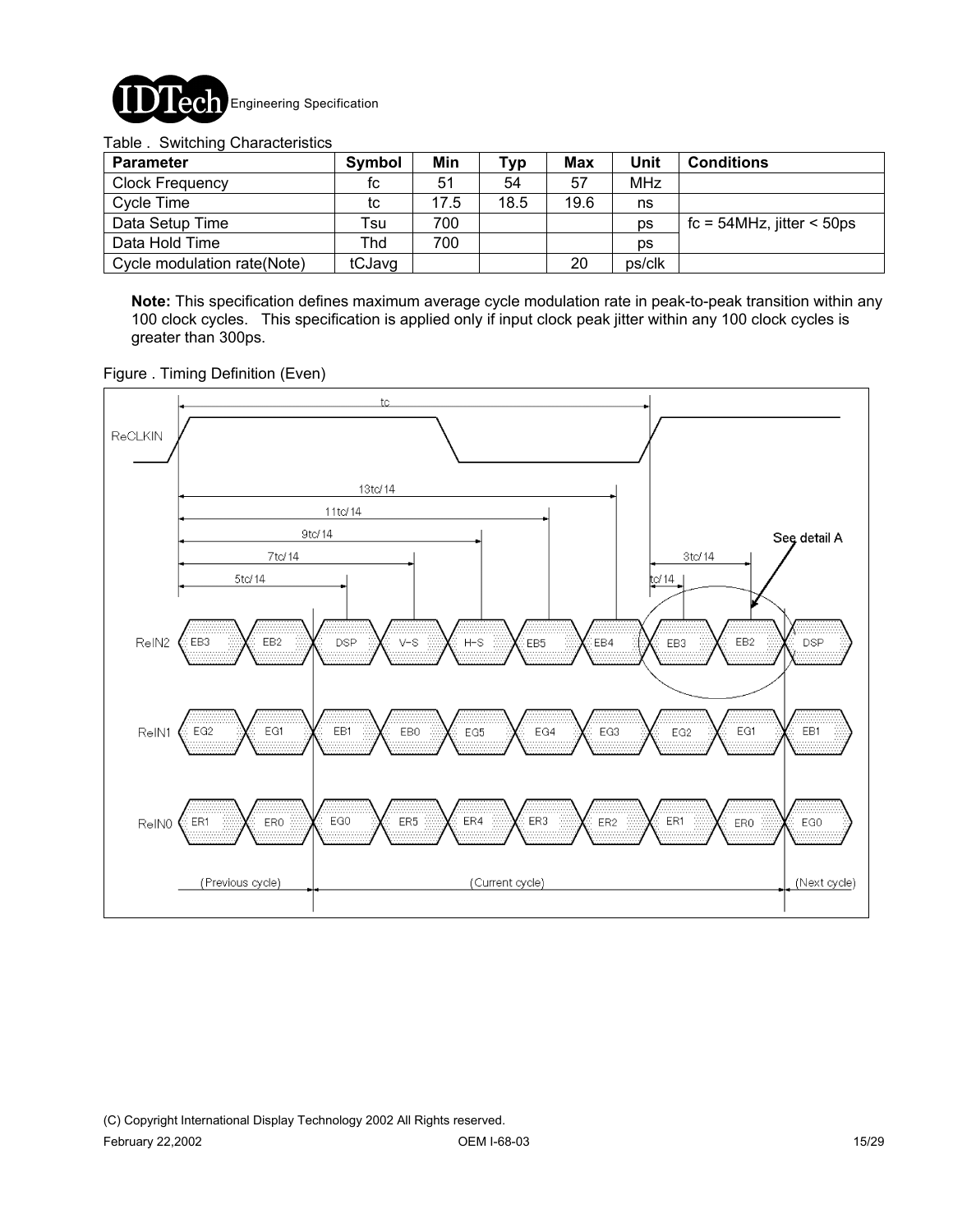

#### Figure . Timing Definition (Odd)

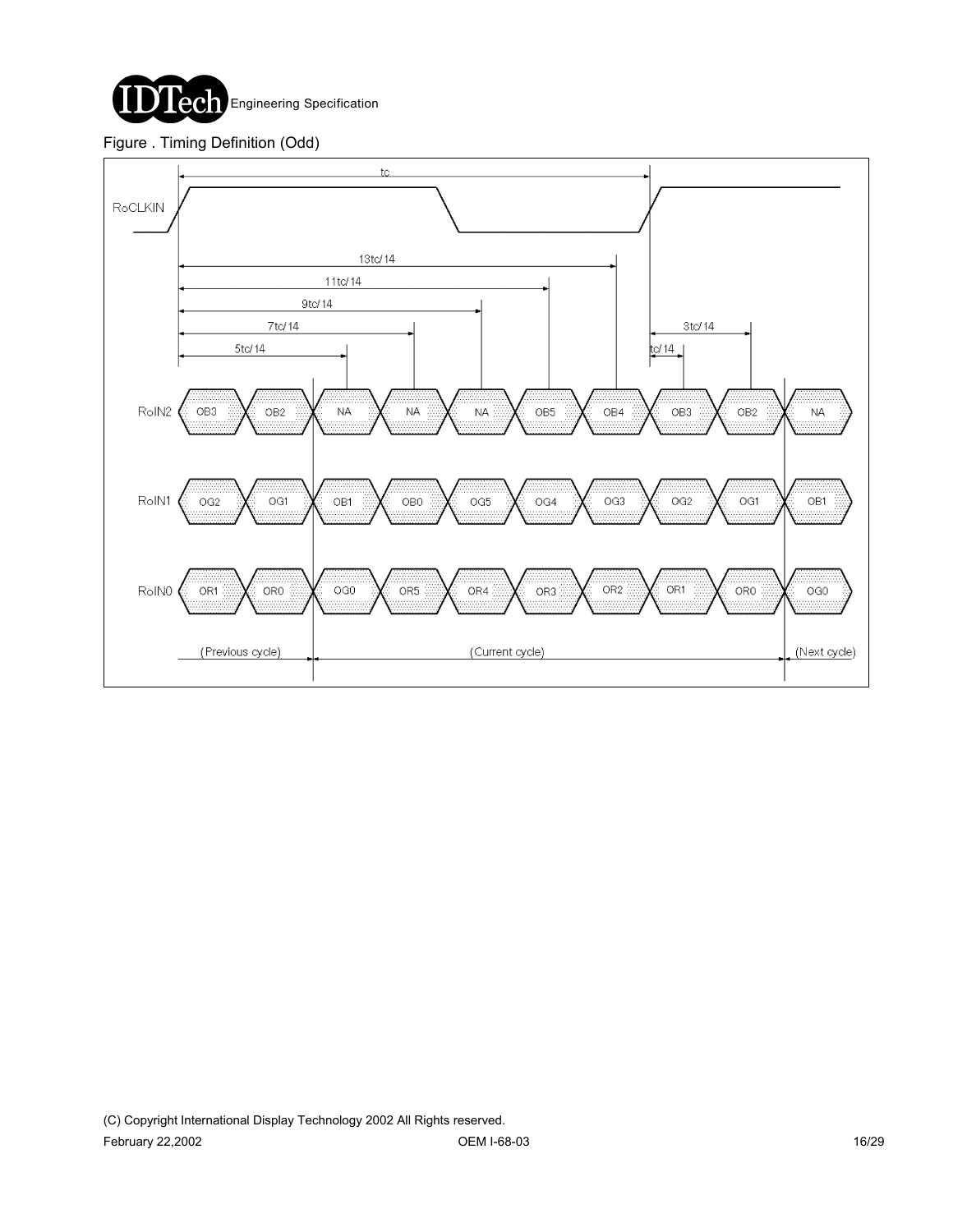

#### Figure . Timing Definition(detail A)

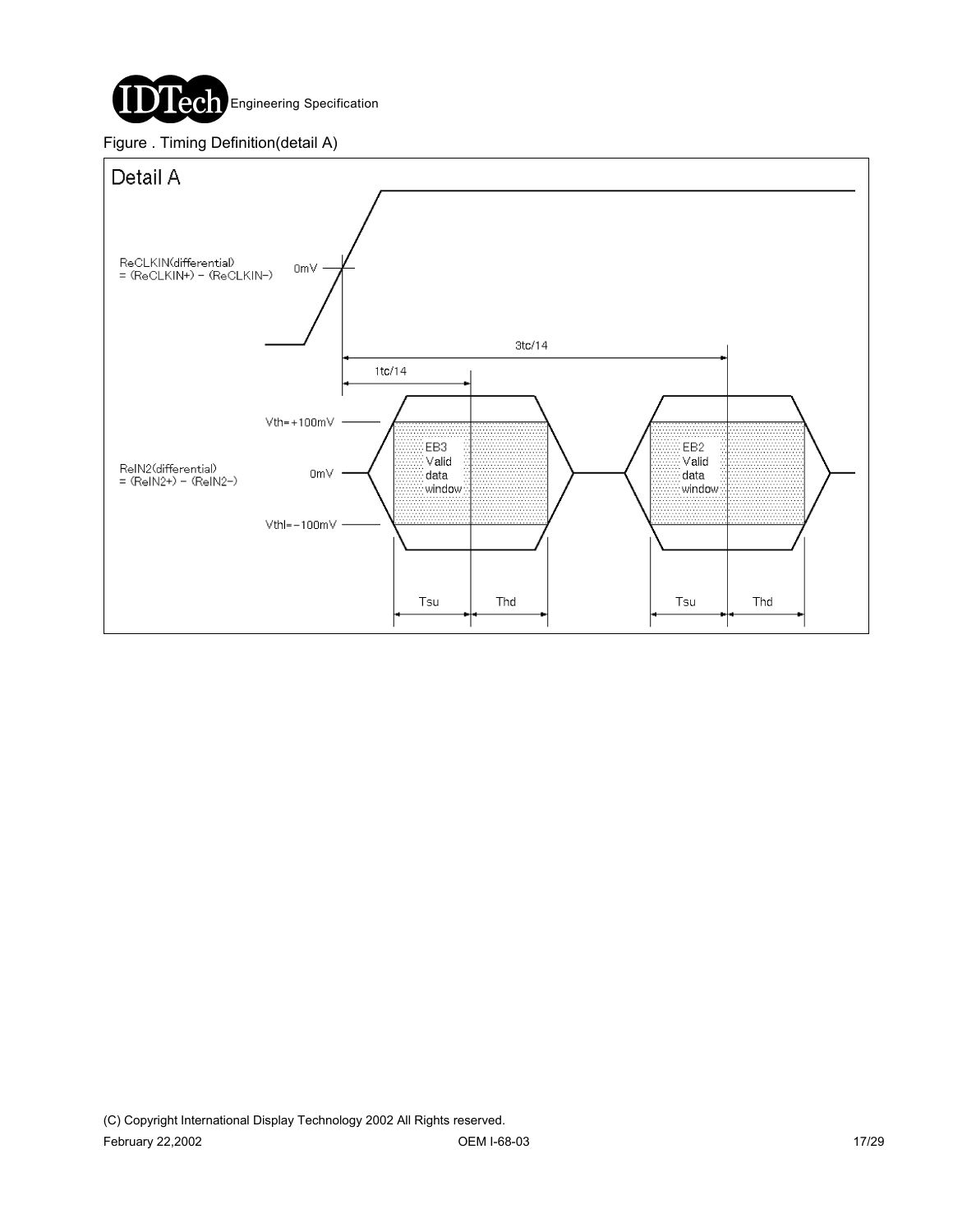

### **5.4.2 LVDS Receiver Internal Circuit**



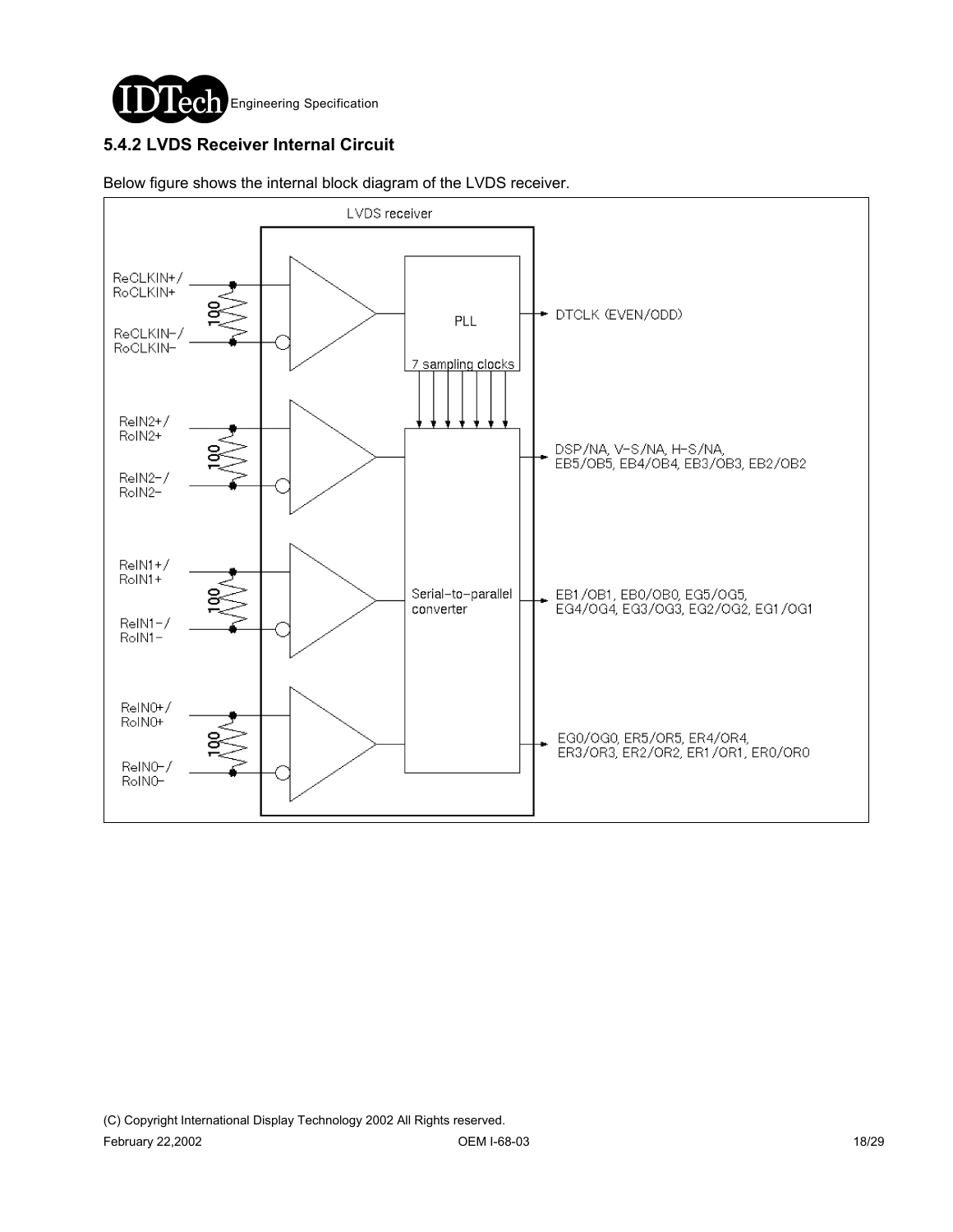

#### **5.5 Signal for Lamp Connector**

| Pin# | <b>Signal Name</b> |
|------|--------------------|
|      | Lamp High Voltage  |
|      | Lamp Low Voltage   |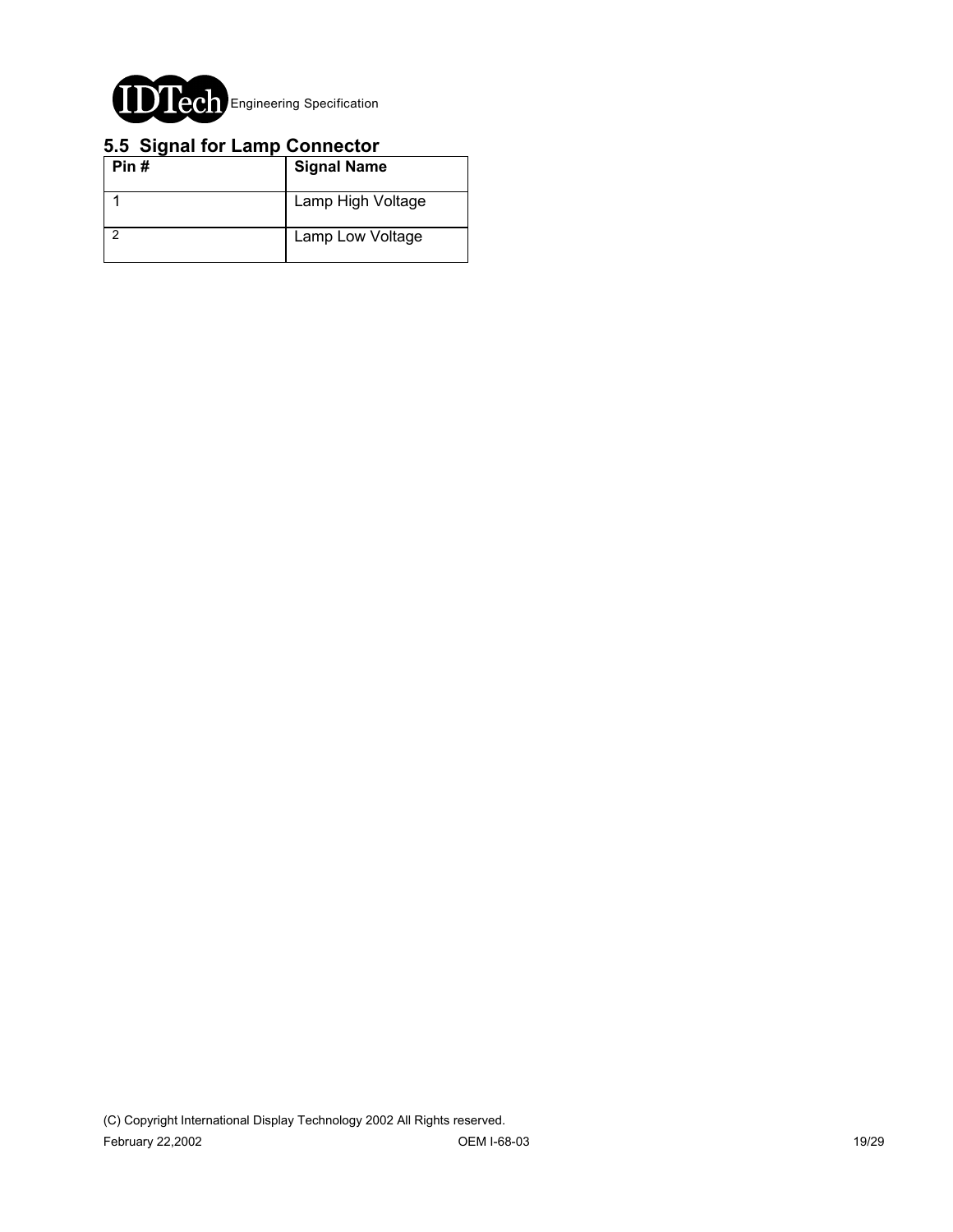

## **6.0 Pixel format image**

Following figure shows the relationship of the input signals and LCD pixel format image. Even and odd pair of RGB data are sampled at a time.

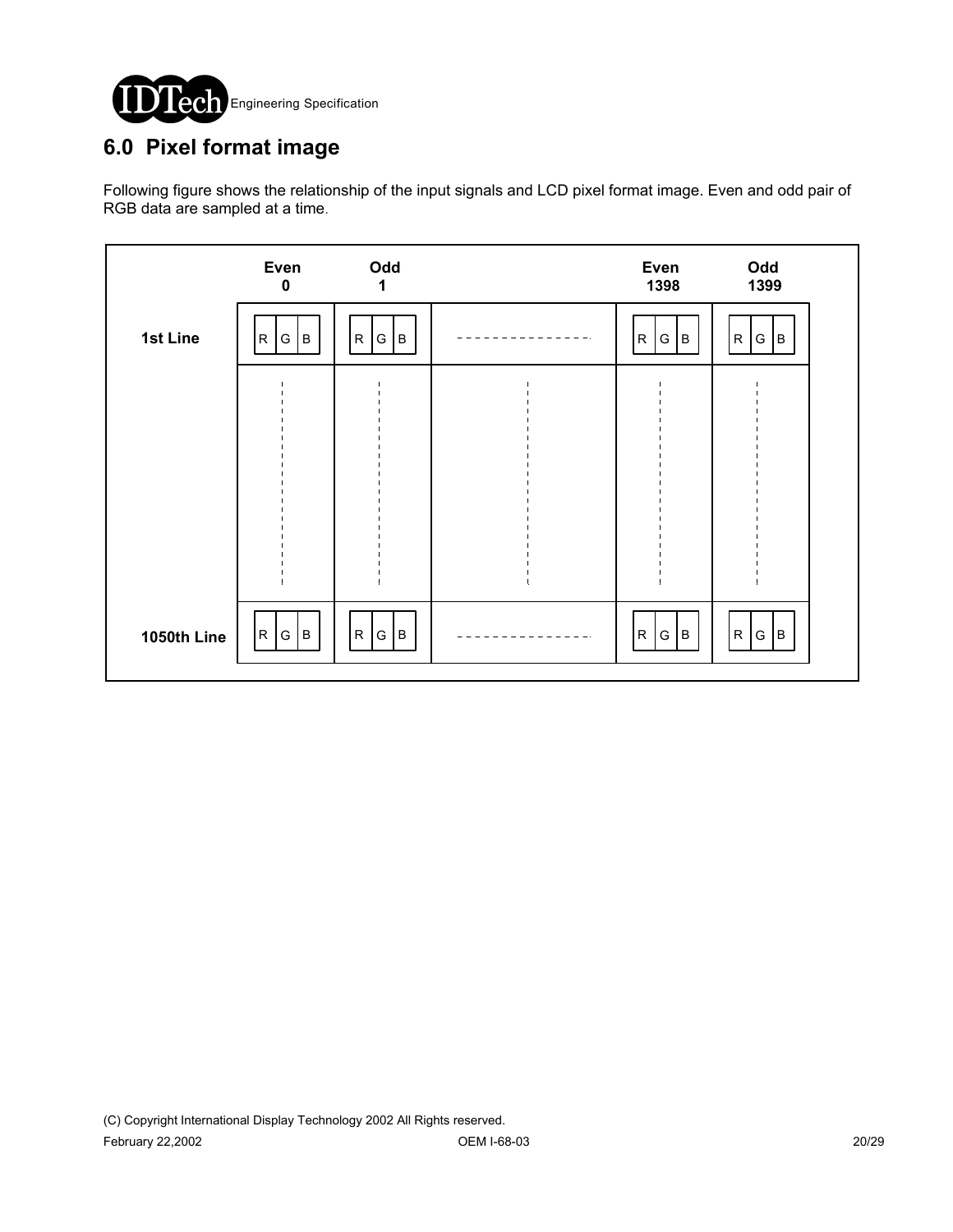

## **7.0 Parameter guide line for CFL Inverter**

| <b>PARAMETER</b>                                  | <b>MIN</b>               | <b>DP-1</b> | <b>DP-2</b> | <b>MAX</b> | <b>UNITS</b>      | <b>CONDITION</b>                     |
|---------------------------------------------------|--------------------------|-------------|-------------|------------|-------------------|--------------------------------------|
| White Luminance<br>(Center)<br>(5 Points average) | $\overline{\phantom{0}}$ | 90<br>85    | 150<br>140  |            | cd/m <sup>2</sup> | $(Ta=25 deg.C)$                      |
| CFL current(ICFL)                                 | 3.0                      | 3.5         | 6.5         | 7.0        | mArms             | $(Ta=25 deg.C)$                      |
| CFL Frequency(FCFL)                               | 40                       |             |             | 60         | <b>KHz</b>        | $(Ta=25 \text{ deg.C})$<br>Note 1    |
| CFL Ignition Voltage(Vs)                          | 1,500                    |             |             |            | <b>Vrms</b>       | $(Ta= 0 deg.C)$<br>Note <sub>3</sub> |
| CFL Voltage (Reference)(VCFL)                     |                          | 720         | 625         |            | <b>Vrms</b>       | $(Ta=25 deg.C)$<br>Note <sub>2</sub> |
| CFL Power consumption(PCFL)                       |                          | 2.5         | 4.1         |            | W                 | $(Ta=25 deg.C)$<br>Note <sub>2</sub> |

**Note 1:** CFL discharge frequency should be carefully determined to avoid interference between inverter and TFT LCD.

- **Note 2:** Calculated value for reference (ICFL x VCFL = PCFL).
- **Note 3:** CFL inverter should be able to give out a power that has a generating capacity of over 1,500 voltage. Lamp units need 1,500 voltage minimum for ignition.
- **Note 4:** DP-1 and DP-2 are recommended Design Points.
	- \*1 All of characteristics listed are measured under the condition using the Test inverter.
		- \*2 In case of using an inverter other than listed, it is recommended to check the inverter carefully. Sometimes, interfering noise stripes appear on the screen, and substandard luminance or flicker at low power may happen.
		- \*3 In designing an inverter, it is suggested to check safety circuit very carefully. Impedance of CFL, for instance, becomes more than 1 [M ohm] when CFL is damaged.
		- \*4 Generally, CFL has some amount of delay time after applying kick-off voltage. It is recommended to keep on applying kick-off voltage for 1 [Sec] until discharge.
		- \*5 CFL discharge frequency must be carefully chosen so as not to produce interfering noise stripes on the screen.
		- \*6 Reducing CFL current increases CFL discharge voltage and generally increases CFL discharge frequency. So all the parameters of an inverter should be carefully designed so as not to produce too much leakage current from high-voltage output of the inverter.
		- \*7 It should be employed the inverter which has 'Duty Dimming', if ICFL is less than 4[mA].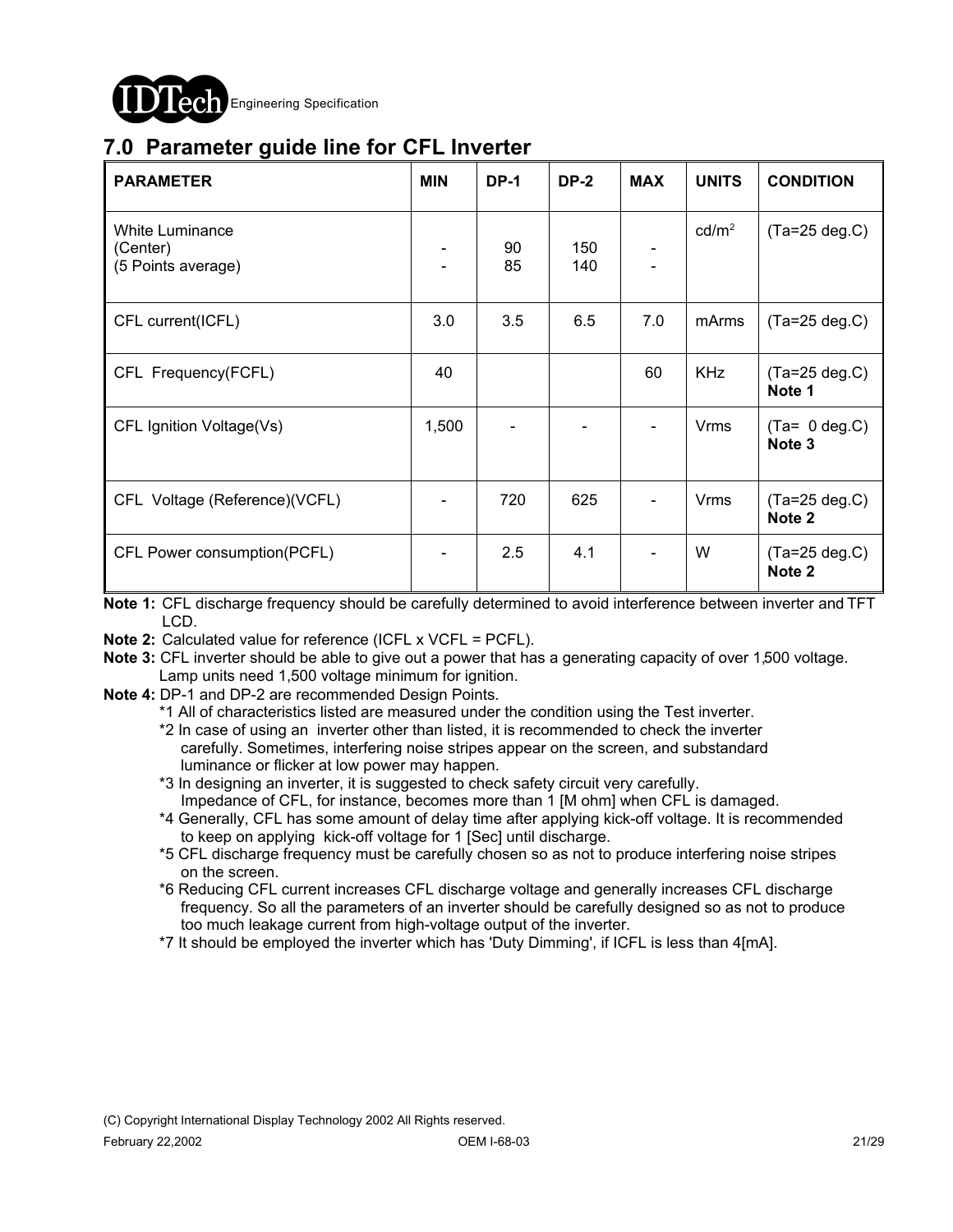

The following chart is CFL current versus the luminance for your reference.

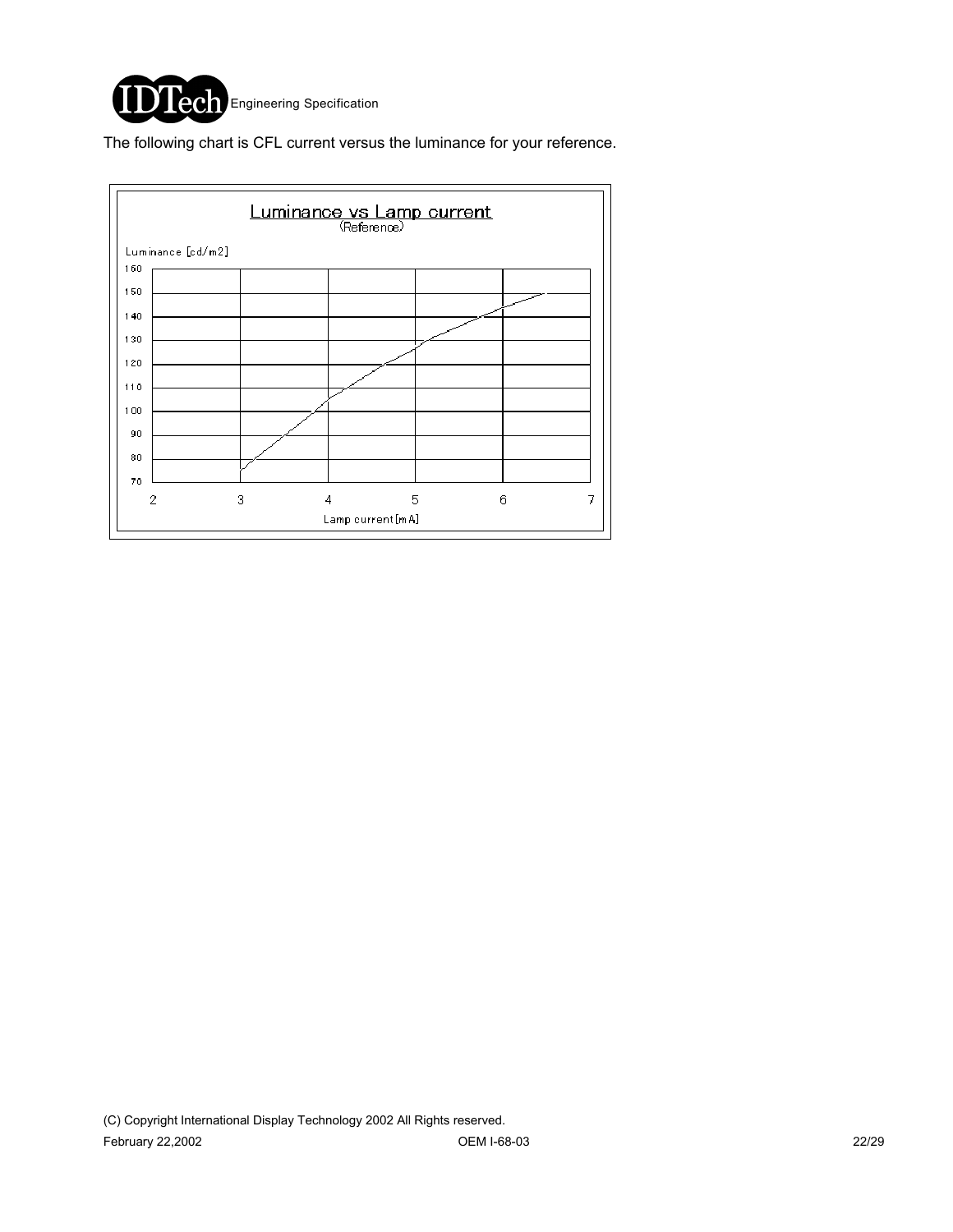

## **8.0 Interface Timings**

Basically, interface timings described here is not actual input timing of LCD module but output timing of SN75LVDS86(Texas Instruments) or equivalent.

### **8.1 Timing Characteristics**

| Signal       | Item                  | Symbol     | MIN.  | TYP.  | MAX. | Unit    |
|--------------|-----------------------|------------|-------|-------|------|---------|
| <b>DTCLK</b> | Freqency              | Fdck       | 51    | 54    | 57   | [MHz]   |
|              |                       | <b>Tck</b> | 17.5  | 18.5  | 19.6 | [ns]    |
| +V-Sync      | <b>Frame Rate</b>     | Fv         |       | 60    |      | [Hz]    |
|              |                       | Tv         |       | 16.67 |      | [ms]    |
|              |                       | <b>Nv</b>  | 1058  | 1066  | 2046 | [lines] |
|              | <b>V-Active Level</b> | Tva        | 15.78 | 46.7  |      | [us]    |
|              |                       | Nva        | 1     | 3     | 62   | [lines] |
|              | V-Back Porch          | <b>Nvb</b> | 6     | 12    | 125  | [lines] |
|              | V-Front Porch         | Nvf        | 1     | 1     |      | [lines] |
| +DSPTMG      | V-Line                | m          |       | 1050  |      | [lines] |
| +H-Sync      | Scan Rate             | Fh         |       | 63.98 |      | [KHz]   |
|              |                       | <b>Th</b>  |       | 15.63 |      | [usec]  |
|              |                       | Nh         | 762   | 844   | 1023 | [Tck]   |
|              | <b>H-Active Level</b> | Tha        |       | 1.037 |      | [usec]  |
|              |                       | Tha        | 8     | 56    | 250  | [Tck]   |
|              | H-Back Porch          | Thb        | 26    | 64    | 300  | [Tck]   |
|              | <b>H-Front Porch</b>  | Thf        | 8     | 24    |      | [Tck]   |
| +DSPTMG      | Display               | Thd        |       | 12.96 |      | [usec]  |
| +DATA        | Data Even/Odd         | n          |       | 1400  |      | [dots]  |

Note : Positive H-Sync polarity is recommended.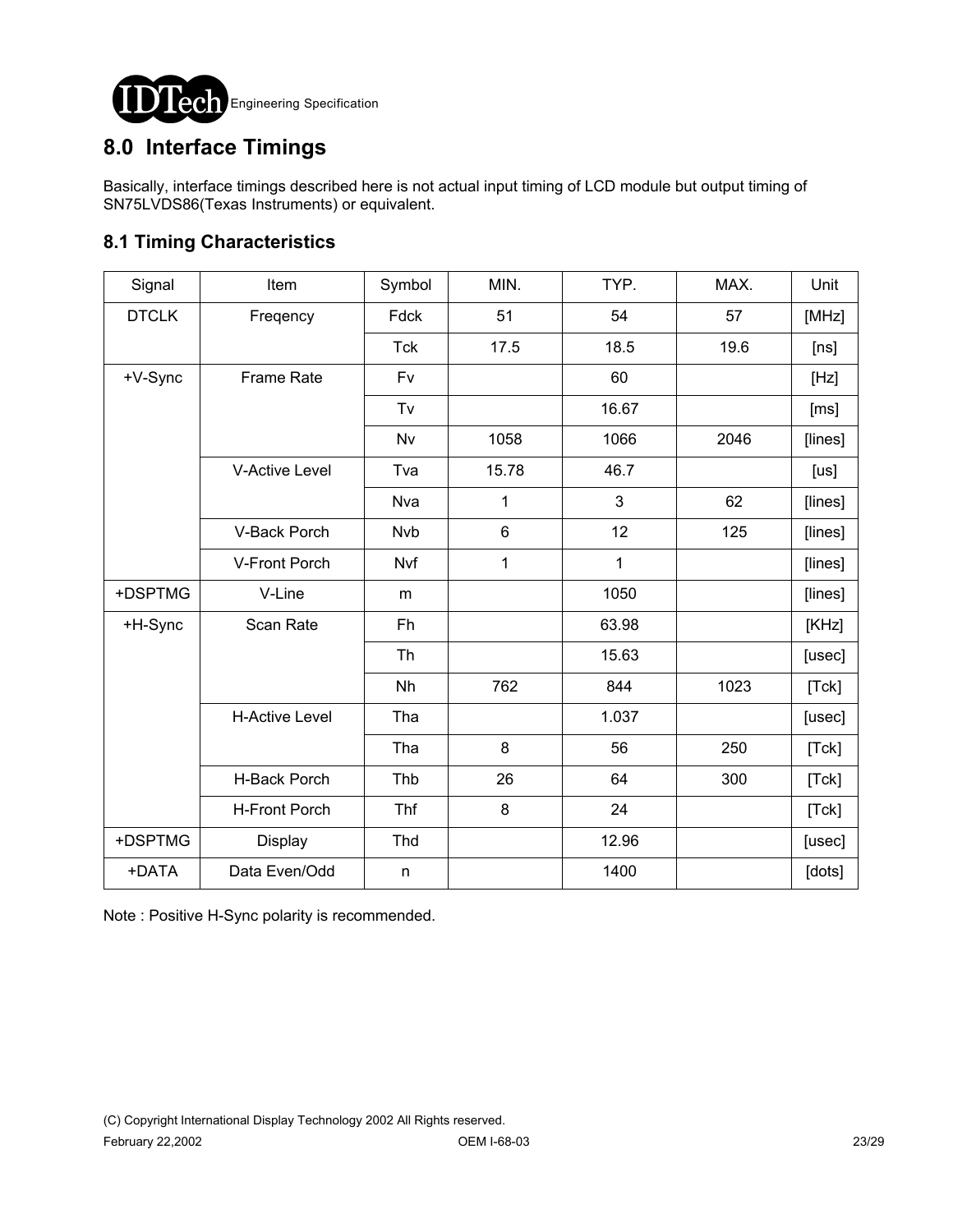

### **8.2 Timing Definition**

#### **Vertical Timing**

| Support mode               | Tyblk<br>Vertical<br><b>Blanking</b> | m<br><b>Active Field</b> | <b>Tvf VSYNC</b><br><b>Front Porch</b> | Tv.Nv<br>Frame<br>Time | Tva<br><b>VSYNC</b><br>Width | Tvb<br><b>VSYNC</b><br><b>Back Porch</b> |
|----------------------------|--------------------------------------|--------------------------|----------------------------------------|------------------------|------------------------------|------------------------------------------|
| 1400 x 1050 at 60Hz        | $0.250$ ms                           | 16.411 ms                | $0.016$ ms                             | 16.661 ms              | $0.047$ ms                   | $0.188$ ms                               |
| (H line rate : $15.63$ us) | $(16$ lines)                         | (1050 lines)             | line)                                  | (1066 lines)           | $(3$ lines)                  | $(12$ lines)                             |



#### **Horizontal Timing**

| Support mode                                           | Thblk<br>Horizontal<br><b>Blanking</b> | Thd<br><b>Active Field</b> | Thf<br><b>HSYNC</b><br><b>Front Porch</b> | Th.Nh<br>H Line<br>Time    | Tha<br><b>HSYNC</b><br>Width | Thb<br><b>HSYNC</b><br><b>Back Porch</b> |
|--------------------------------------------------------|----------------------------------------|----------------------------|-------------------------------------------|----------------------------|------------------------------|------------------------------------------|
| 1400 x 1050<br>Dotclock: 108.000<br>MHz (54.000MHz x2) | 2.667 us<br>$(288$ dots)               | 12.963 us<br>(1400 dots)   | $0.444$ us<br>$(48$ dots)                 | 15.630 us<br>$(1688$ dots) | 1.037 us<br>$(112$ dots)     | 1.185 us<br>$(128$ dots)                 |



(C) Copyright International Display Technology 2002 All Rights reserved. February 22,2002 OEM I-68-03 24/29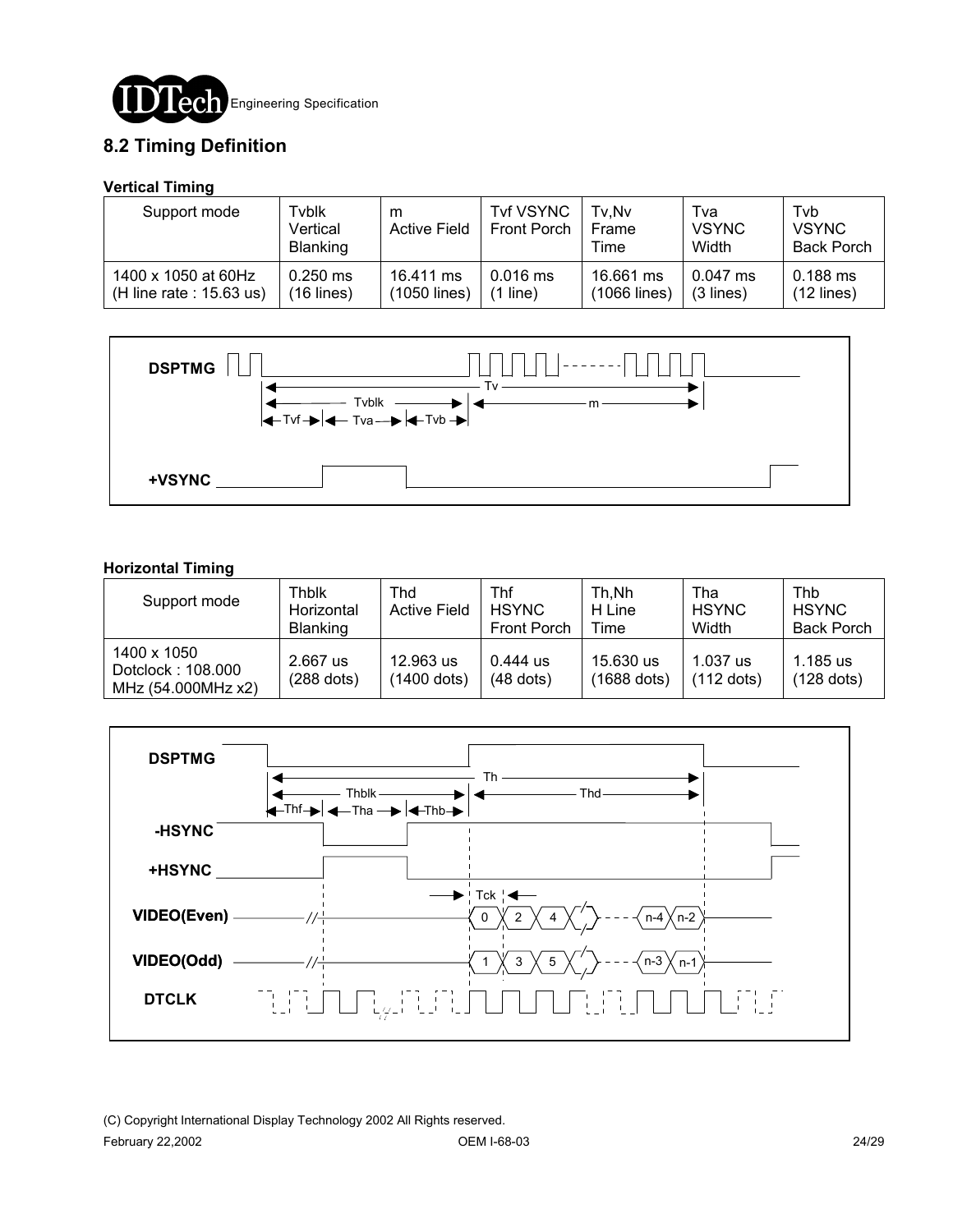

## **9.0 Power Consumption**

Input power specifications are as follows;

| <b>SYMBOL</b>  | <b>PARAMETER</b>                            | Min | Typ | Max | <b>UNITS</b> | <b>CONDITION</b>                 |
|----------------|---------------------------------------------|-----|-----|-----|--------------|----------------------------------|
| <b>VDD</b>     | Logic/LCD Drive<br>Voltage                  | 3   | 3.3 | 3.6 | V            | Load Capacitance<br>40uF         |
| <b>PDD</b>     | <b>VDD Power Max</b>                        |     |     | 3.1 | W            | <b>MAX Pattern</b><br>$VDD=3.6V$ |
| <b>PDD</b>     | <b>VDD Power</b>                            |     | 1.8 |     | W            | All Black Pattern<br>$VDD=3.3V$  |
| <b>IDD Max</b> | <b>VDD Current Max</b>                      |     |     | 861 | mA           | <b>MAX Pattern</b><br>$VDD=3.6V$ |
| <b>IDD</b>     | <b>VDD Current</b>                          |     | 545 |     | mA           | All Black Pattern<br>$VDD=3.3V$  |
| VDDrp          | Allowable Logic/LCD<br>Drive Ripple Voltage |     |     | 100 | mVp-p        |                                  |
| <b>VDDns</b>   | Allowable Logic/LCD<br>Drive Ripple Noise   |     |     | 100 | mVp-p        |                                  |

**Note:**Max Pattern:2 dot Vertical stripe.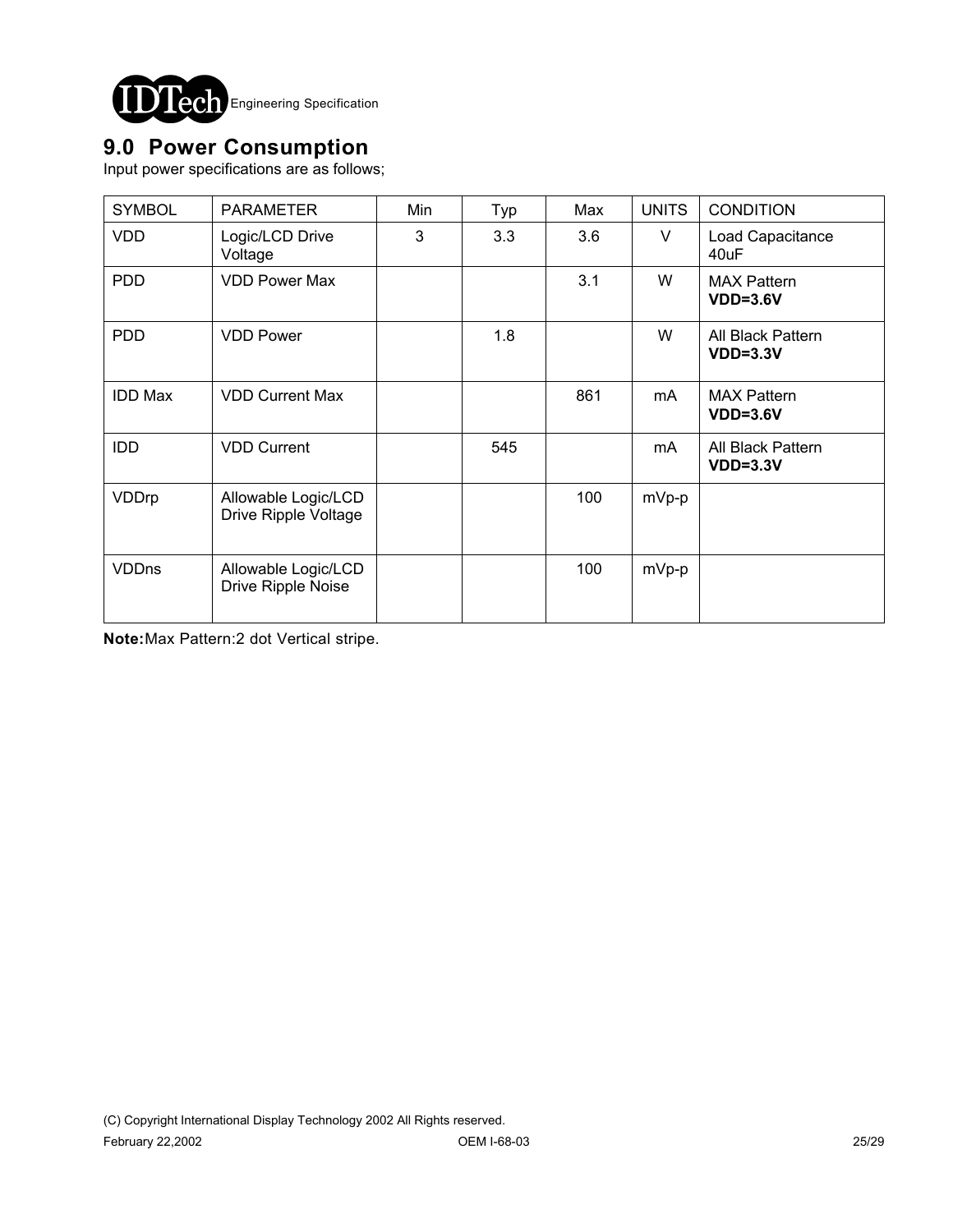

# **10.0 Power ON/OFF Sequence**

VDD power and lamp on/off sequence is as follows. Interface signals are also shown in the chart. Signals from any system shall be Hi-Z state or low level when VDD is off.

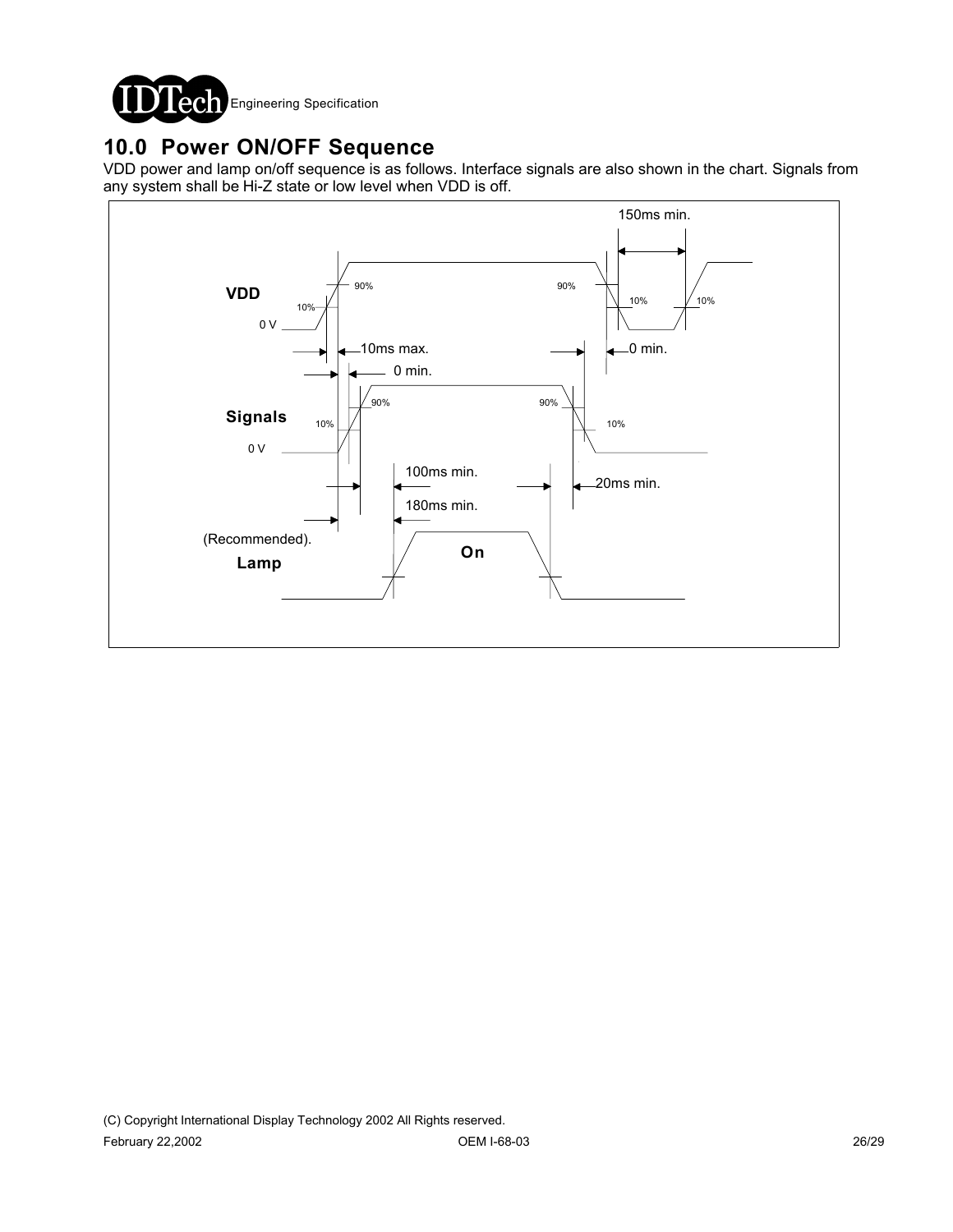



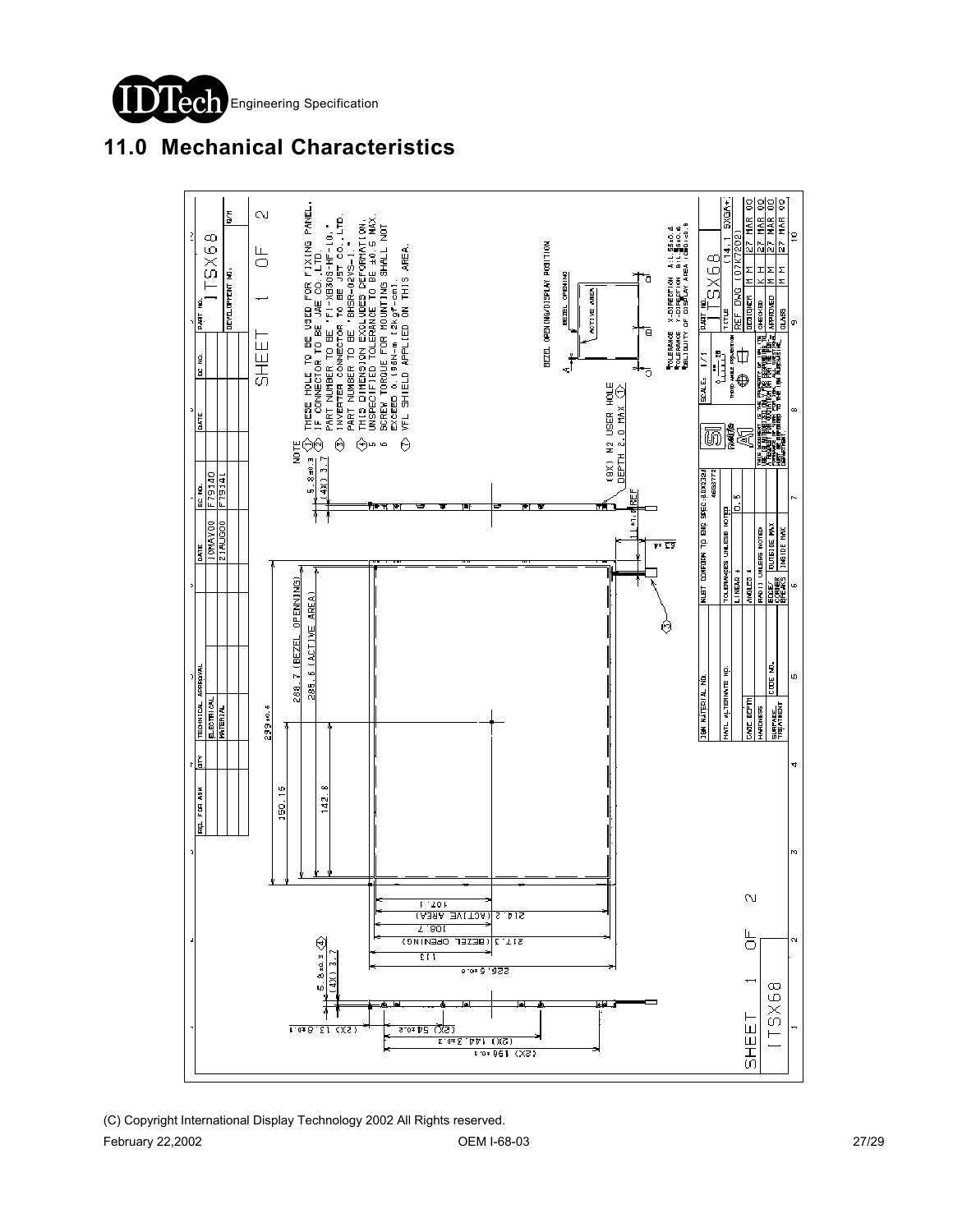



(C) Copyright International Display Technology 2002 All Rights reserved. February 22,2002 OEM I-68-03 28/29